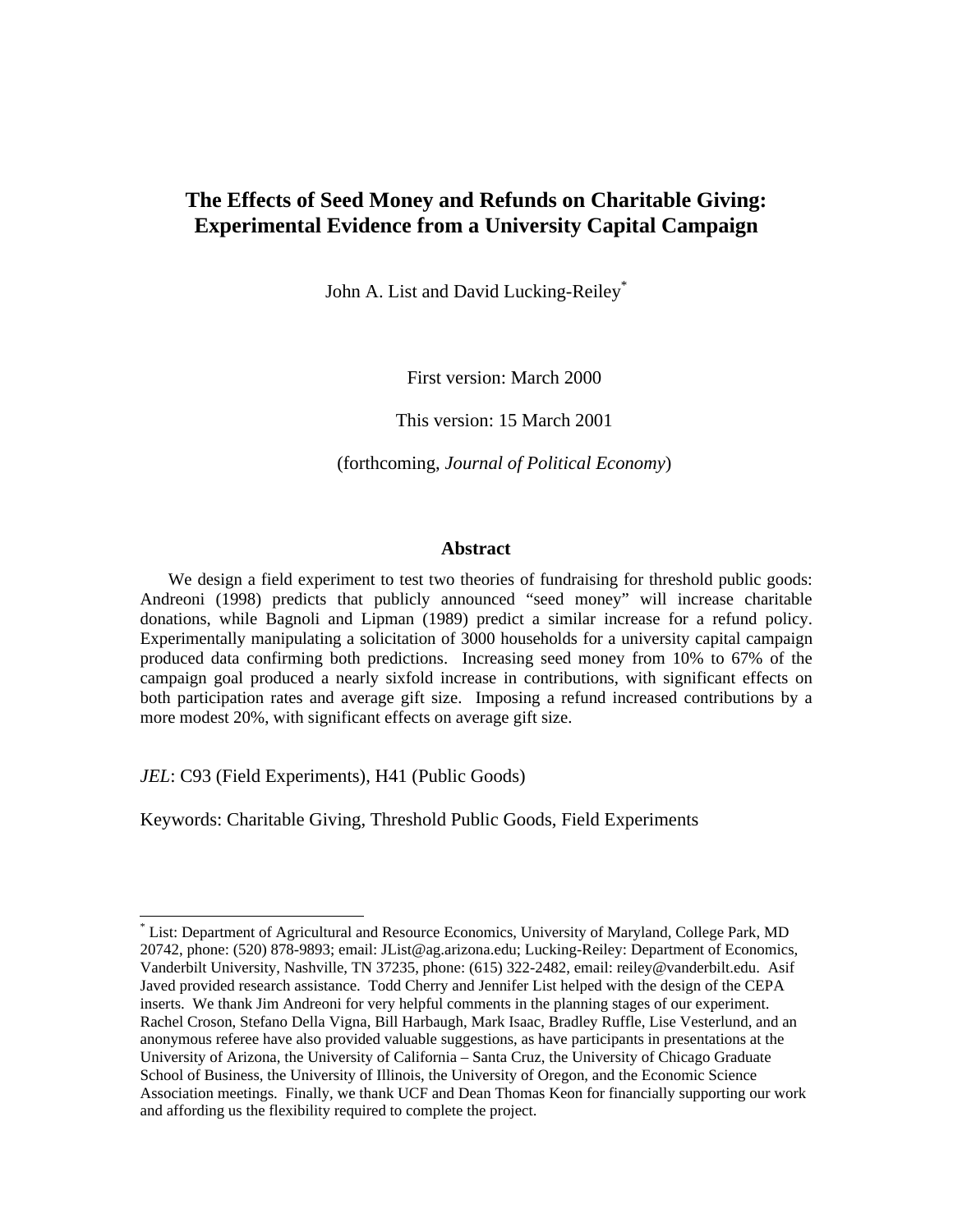# **Introduction**

 $\overline{a}$ 

In this paper, we provide experimental evidence on two different theories of charitable fundraising, one concerning the role of seed money and the other concerning the role of refunds to donors. Andreoni (1998) develops a positive theory of capital campaigns by charitable organizations: the organization provides a public good, but only if the capital campaign reaches some minimum threshold of contributions. One testable implication of the theory is that publicly announced seed contributions can increase the total amount of giving to a capital campaign. More specifically, Andreoni's model of charitable giving for a threshold public good has multiple equilibria, and in the absence of seed money there exists a Nash equilibrium with zero charitable giving.<sup>1</sup> The zerocontribution equilibrium can be eliminated, however, by initial commitments of seed money, which lower the remaining amount to be raised in the public fundraising campaign.

Professional fundraisers appear to take seriously the role of seed money: a recent course for fundraisers recommends not starting the public phase of a fundraising campaign until "40 to 50% of the goal is pledged" as seed money.<sup>2</sup> In reading the conventional wisdom of fundraisers, however, we have not been able to find documentation of a single quantitative measurement of the role of seed money. We fill this gap by conducting a controlled field experiment to measure the impact of seed

<sup>&</sup>lt;sup>1</sup> Existence of the equilibrium at zero requires another assumption: that the minimum threshold for publicgood provision exceeds the amount of the largest individual gift in a nonzero equilibrium. Though this assumption seems plausible, we cannot be sure that it will hold in practice in a field setting. A field experiment represents a joint test of both the mathematical and the behavioral assumptions of the model – that is, we attempt to see whether the assumptions of the theory actually appear to hold in one particular charitable capital campaign.

<sup>&</sup>lt;sup>2</sup> This quotation comes from The Fundraising School (1999). See Andreoni (1998) for additional evidence from three other fundraising experts, who recommended initial seed-money amounts of 40%, 33%, and "at least 20%," respectively.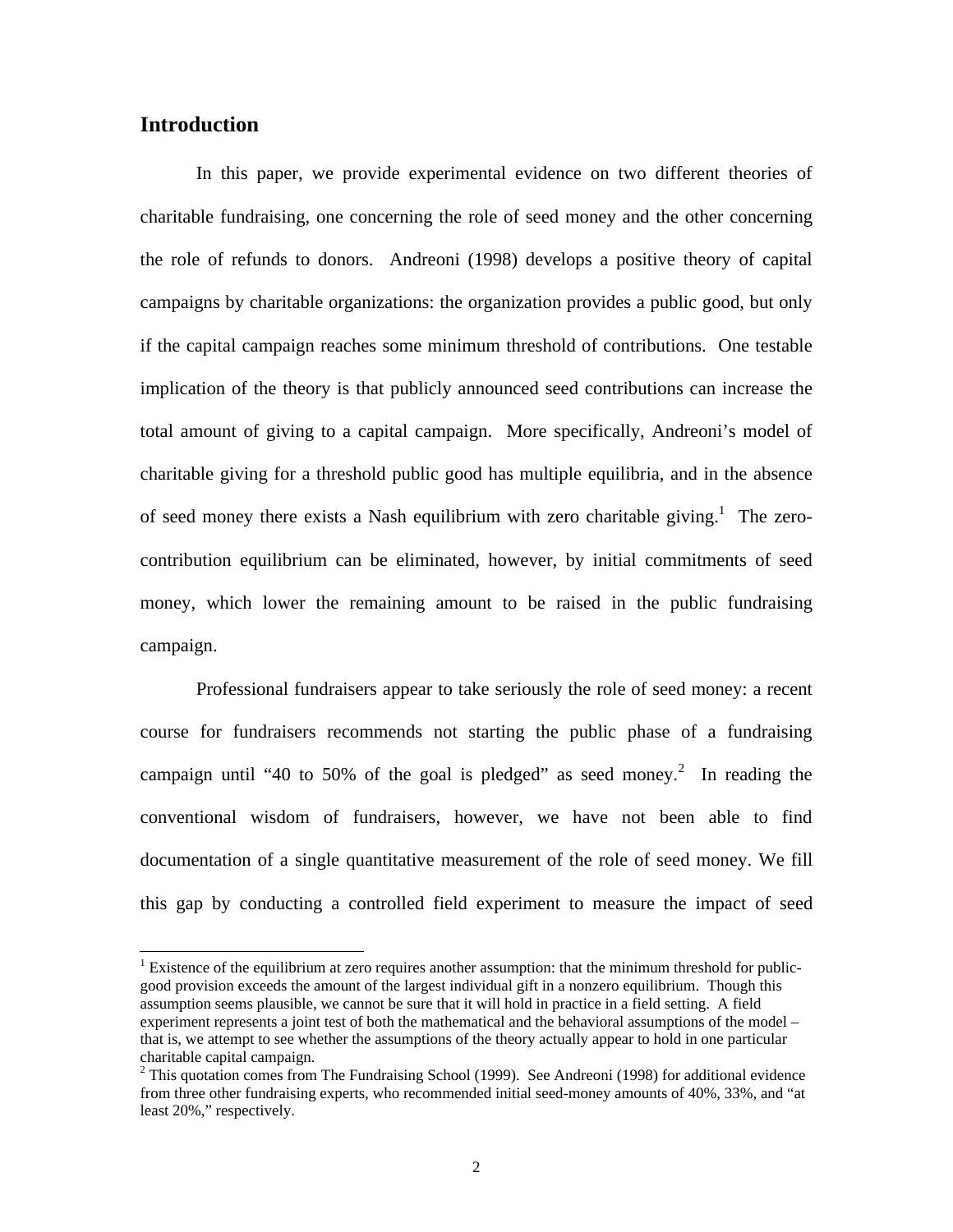money in a real capital fundraising campaign, and demonstrate that seed money does indeed affect contributions in the manner predicted.

Bagnoli and Lipman (1989) discuss a second instrument at fundraisers' disposal when raising money for a threshold public good: the ability to offer a refund to contributors if the threshold is not met. They propose a fundraising strategy that refunds all money to contributors in case the threshold is not reached. In the threshold-publicgood contribution game, there exist inefficient, free-riding equilibria that fail to provide the public good, but a refund policy can make it easier to achieve the efficient equilibrium where the good is provided. In particular, when Bagnoli and Lipman restrict attention to the set of undominated perfect equilibria (a plausible refinement to Nash equilibrium), they find all such equilibria have efficient public-good provision in the presence of a refund.

Previous evidence on theories of threshold public-good provision comes from two sources: anecdotes<sup>3</sup> and laboratory experiments. Croson and Marks (2000) provide a survey of the experimental literature on threshold public-good games. While the role of seed money has not yet been studied in the laboratory<sup>4</sup>, the question of refunds has received considerable attention. Bagnoli and McKee (1991) experimentally confirmed the prediction of Bagnoli and Lipman (1989), that a refund mechanism does produce efficient public-good provision. While their experiments all used a refund rule, other laboratory experiments have directly compared behavior with and without such a rule.

 $3$  See Bagnoli and McKee (1991) for examples of anecdotes suggesting the utility of a refund policy.

<sup>&</sup>lt;sup>4</sup> Several authors, including Erev and Rapoport (1990) and Cooper and Stockman (2001), have experimentally investigated threshold-public-good games where the players move sequentially. In a sense, early players in these games have the opportunity to provide "seed money" that might affect subsequent players' decisions. However, this literature does not focus, as we do, on alternative seed-money choices by the fundraising agency.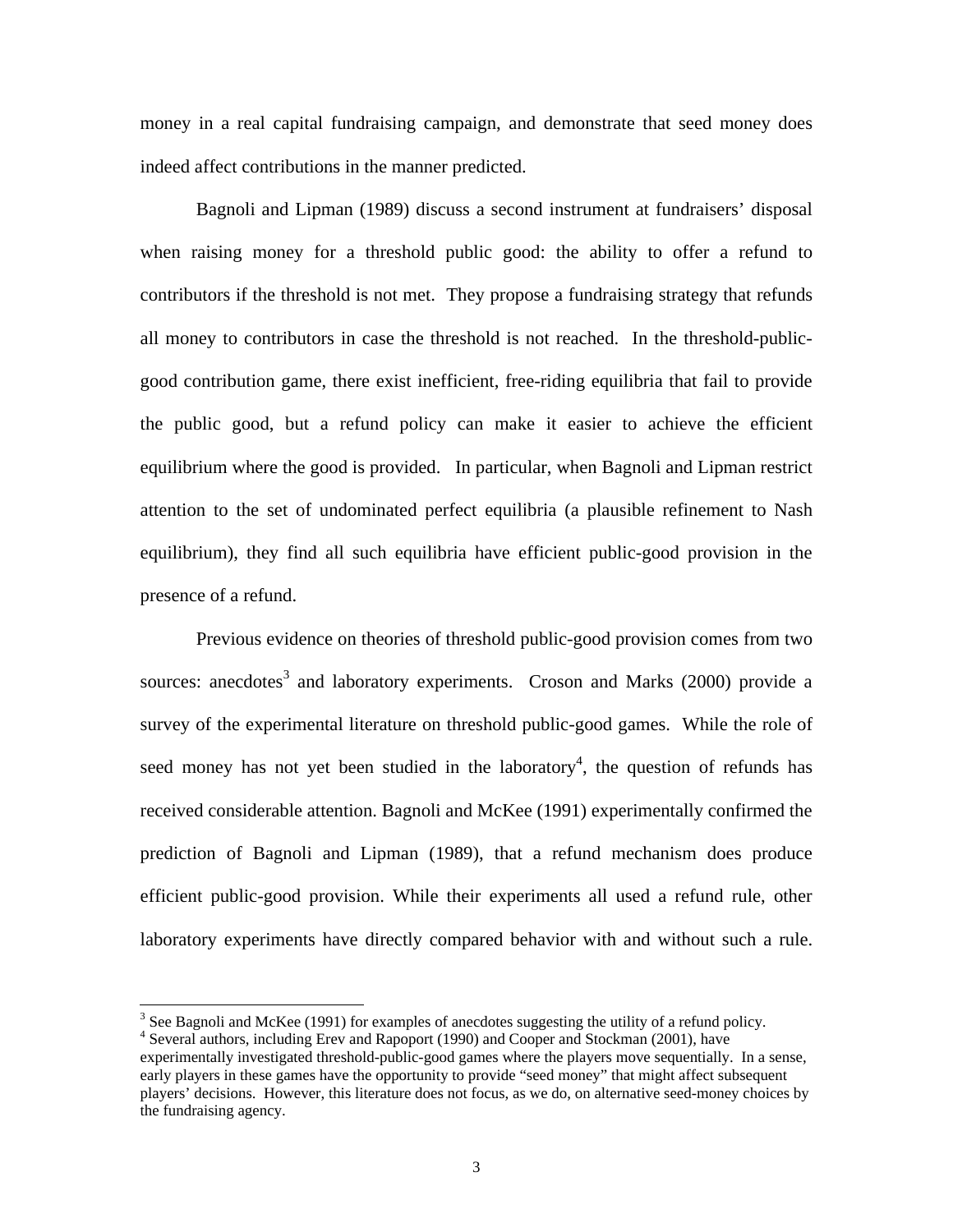Dawes et al.  $(1986)^5$ , Rapoport and Eshed-Levy (1989), and Isaac et al. (1989) all find that a promised refund increases overall contributions. Cadsby and Maynes (1999) show that this effect is larger when the threshold is relatively high. $<sup>6</sup>$  When donors can choose</sup> not just whether to give, but also how much to give, the experimental evidence indicates that refund rules do have a positive effect on giving. In laboratory experiments, the experimental design imposes all of the underlying assumptions of the theory – for example, that subjects have complete information about everyone's utility functions. In this paper, we ask whether these results continue to obtain in a field setting, where such simplifying assumptions are not guaranteed to hold.

To our knowledge, this is the first study to investigate the effects of seed money or refunds in a real charitable-giving campaign. We have taken advantage of a unique opportunity to address these issues as part of a capital campaign at the University of Central Florida (UCF) to fund a new Center for Environmental Policy Analysis (CEPA). Having received permission to design the fundraising campaign as an experiment, we broke down the full capital campaign into several smaller capital campaigns, each of which would serve as a separate experimental treatment. We solicited contributions from 3000 Central Floridian residents, randomly assigned to six different groups of 500, with each group asked to fund a separate computer for use at CEPA. The results are striking. We show that increased seed money sharply increases both the participation rate of donors and the average gift size received from participating donors. In addition, we find

 $<sup>5</sup>$  Dawes et al. (1986) conclude that the difference is not statistically significant, though the sign of the point</sup> estimate is consonant with results in previous studies.

<sup>&</sup>lt;sup>6</sup> Dawes et al. (1986) and Rapoport and Eshed-Levy (1989) examine a binary (all-or-nothing) contribution decision, while Isaac et al*.* (1989) and Bagnoli and McKee (1991) allow for continuous contribution strategies. Cadsby and Maynes (1999) show that allowing continuous rather than binary contribution strategies generally produces higher levels of threshold public-good provision.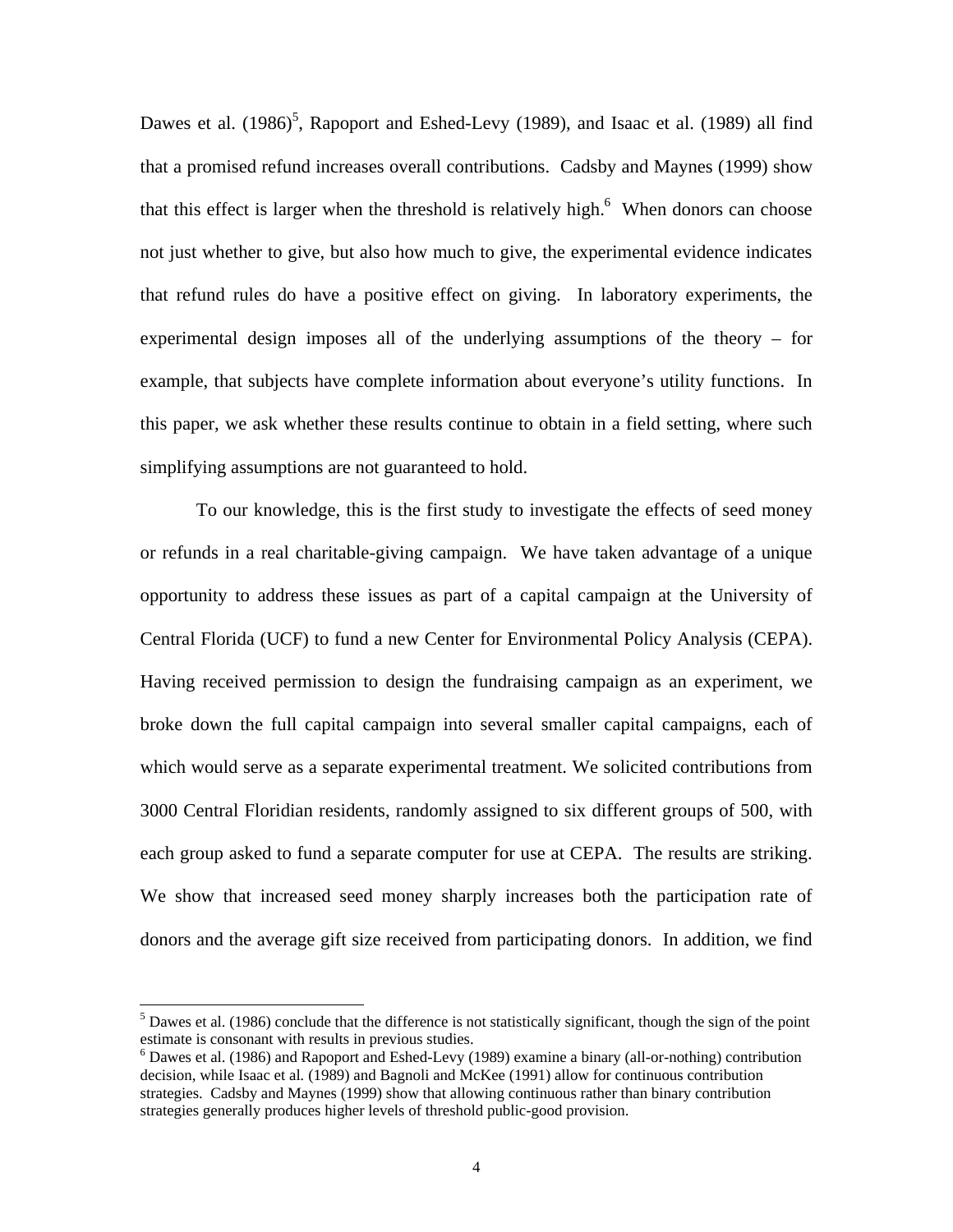that refunds have a small, positive effect on the gift size, but no effect on the participation rate.

The remainder of our paper is organized as follows. Section 2 presents the experimental design. Section 3 contains the experimental results, while Section 4 discusses the implications for the economic theory of charitable giving. Section 5 concludes.

# **2. Experimental Design**

 $\overline{a}$ 

We designed our solicitations to experimentally compare outcomes between different seed-money amounts and different refund rules. We used three different seed proportion levels: 10%, 33%, or 67% of the \$3,000 required to purchase a computer. These proportions were chosen to be as realistic as possible for an actual fundraising campaign (see the anecdotal evidence in footnote 2), while also satisfying the budget constraints we were given for this particular fundraiser. These chosen seed proportions allowed us to express round numbers to potential donors, whom we asked for totals of \$2,700, \$2,000, and \$1,000, respectively, to fund the computer in the 10%, 33%, and 67% treatments.

We also experimented with the use of a refund, which guarantees the individual her money back if the group does not reach the goal.<sup>7</sup> Thus, potential donors were assigned to one of six treatments, each funding a different computer. We refer to our six

<sup>&</sup>lt;sup>7</sup> We did not experiment with policies regarding the treatment of contributions in excess of the threshold. Rather, for each treatment, we noted that any additional revenues above the threshold would be allocated to fund CEPA's other needs. In the laboratory, this type of "utilization" rule has been found to have the greatest positive effect upon total group contributions when compared to other schemes, such as proportional rebates or "burning" excess contributions so that there is no benefit at all (Marks and Croson (1998)).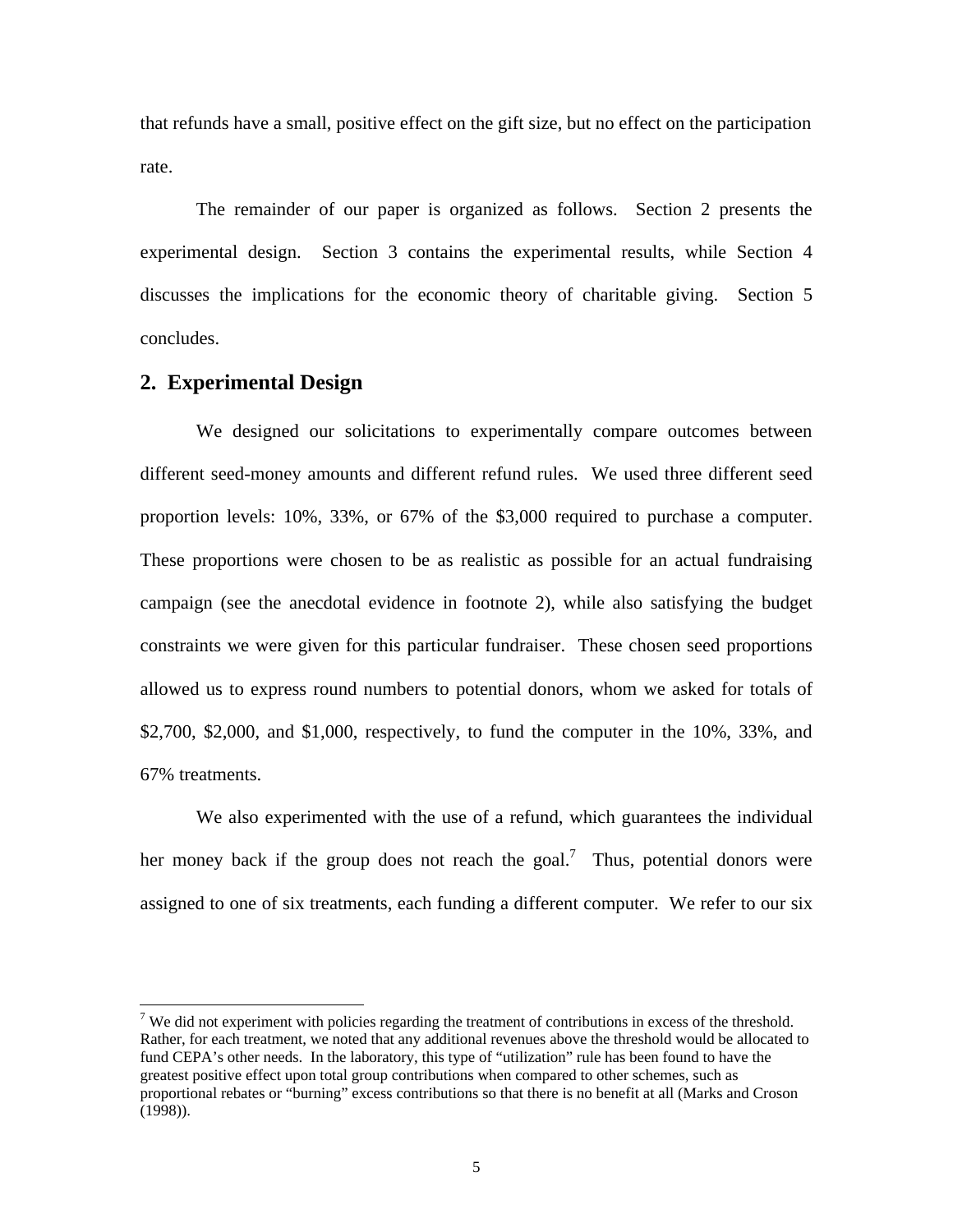treatments as 10, 10R, 33, 33R, 67, and 67R, with the numbers denoting the seed-money proportion, and R denoting the presence of a refund policy.

In carrying out our field experiments, we wished to solicit donors in a way that matched, as closely as possible, the current state of the art in fundraising. With advice from fundraising companies *Donnelley Marketing* (and associates) in Englewood, Colorado and *Caldwell* in Atlanta, Georgia, we followed generally accepted rules believed to maximize overall contributions. First, we purchased the names and addresses of households in the Central Florida area that met two important criteria: 1) annual household income above \$70,000, and 2) household was known to have previously given to a charity. We purchased, from *Donnelley Marketing*, the names and home addresses of 3,000 Central Floridians who met both criteria, assigning 500 to each of the six treatments.

Second, we designed an attractive brochure describing the new center and its purpose. Excerpts from the brochure read as follows:

The primary objective of The *Center for Environmental Policy Analysis* (CEPA) will be to improve the quality of Florida's public and private decisions that have environmental, economic, and resource-use implications. In addition, the CEPA will propose economically efficient solutions to national and international problems ranging from endangered species protection to global issues such as climate change and sustainable development.

The CEPA will accomplish these tasks through an integrated program of communications, publications, and education, designed to lead from awareness through knowledge to action. Through these programs, the CEPA will improve communication between the public, including various governmental branches, and the business community.

The CEPA will also offer courses, seminars, and an opportunity for students to conduct research under the guidance of some of the nation's leading scholars in environmental and resource economics. The CEPA's current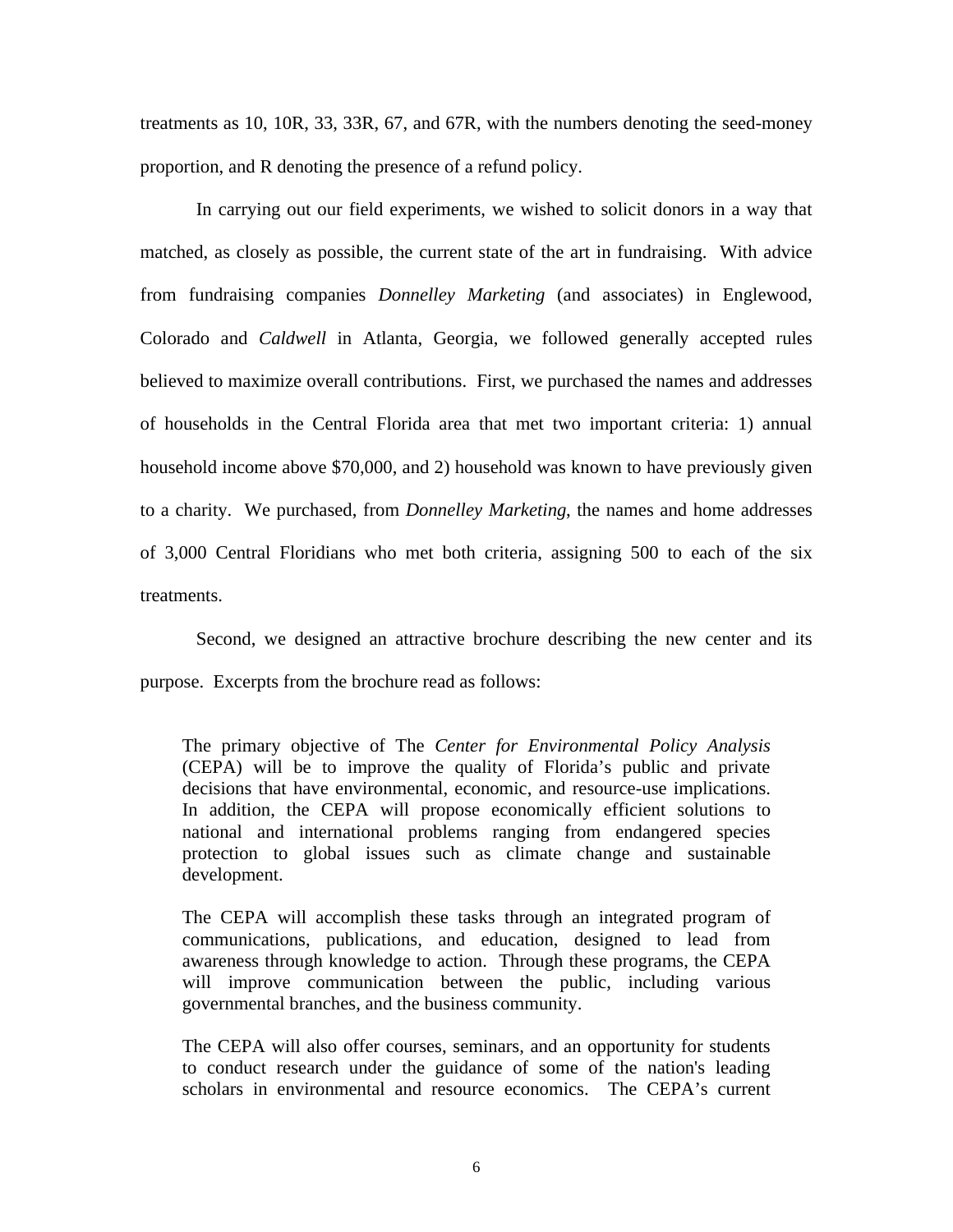faculty have served on government advisory bodies, editorial boards, and have been visiting scholars at prominent universities around the globe.

Third, we wrote a letter of solicitation with three main goals in mind: making the letter engaging and easy to read, promoting the benefits of CEPA, and clearly stating the key points of the experimental protocol. In the personalized letter, we noted CEPA's role within the Central Florida community, the total funds required to purchase the computer, the amount of seed money available, the number of solicitations sent out (500 for each treatment), and the refund rule (if any). We also explained that contributions in excess of the amount required for the computer would be used for other purposes at CEPA, noted the tax deductibility of the contribution, and closed the letter with contact information in case the donors had questions.

The text of the solicitation letter was completely identical across treatments, except for the variables that changed from one treatment to another. In treatment 10NR, for example, the first of two crucial sentences read as follows: "We have already obtained funds to cover 10% of the cost for this computer, so we are soliciting donations to cover the remaining \$2,700." In treatments where the seed proportion differed from 10%, the 10% and \$2,700 numbers were changed appropriately. The second crucial sentence stated: "If we fail to raise the \$2,700 from this group of 500 individuals, we will not be able to purchase the computer, but we will use the received funds to cover other operating expenditures of CEPA." The \$2,700 number varied with the seed proportion, and in refund treatments this sentence was replaced with: "If we fail to raise the \$2,700 from this group of 500 individuals, we will not be able to purchase the computer, so we will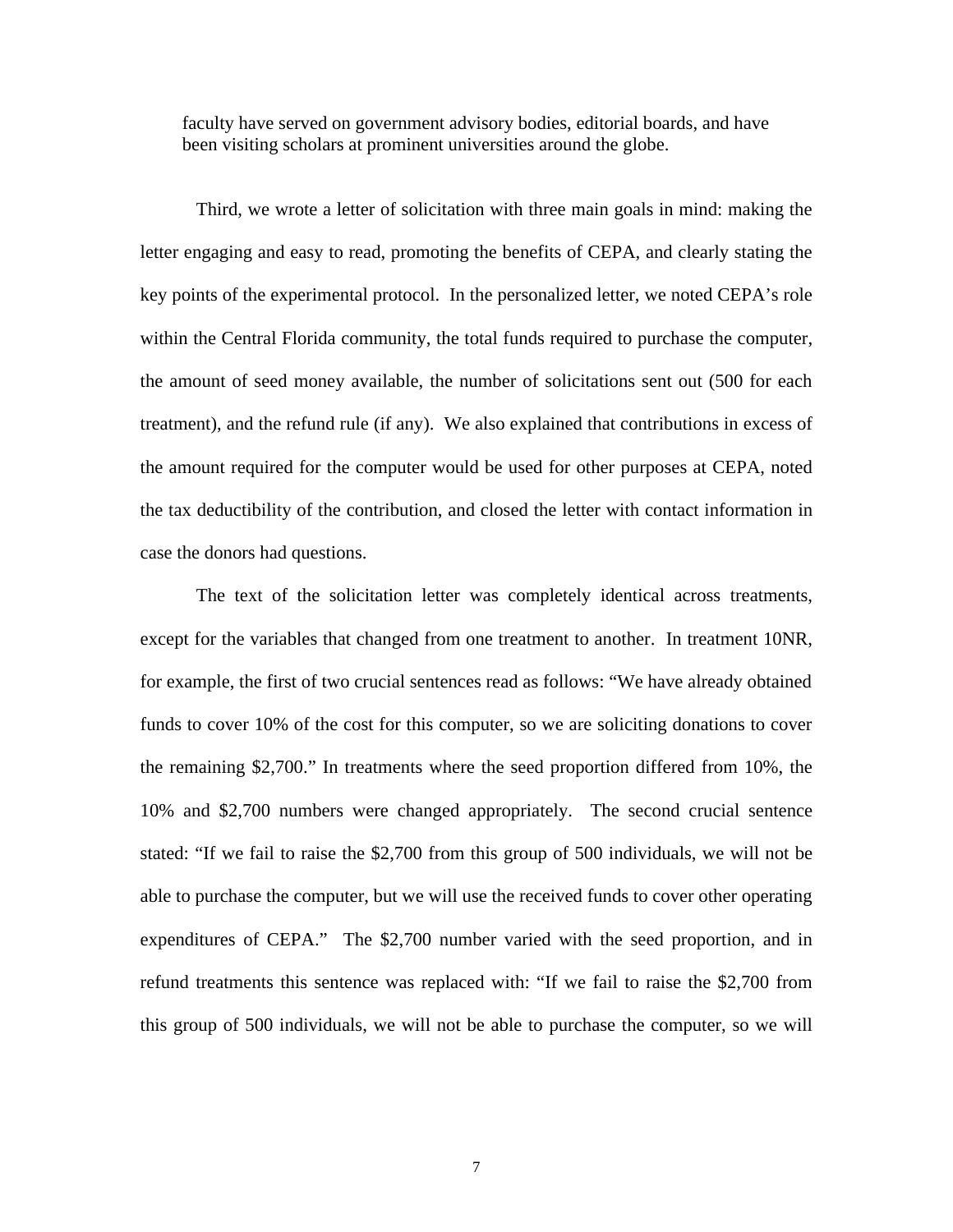refund your donation to you." All other sentences were identical across the six treatments. A composite version of the solicitation letter can be found in Appendix A.

We contracted with *Mail Unlimited* for the actual addressing and mailing of the 3000 solicitation letters. All letters were mailed between November 29 and December 3, 1999, and we requested that donors respond by December 31, 1999. Following the advice of *Caldwell* representatives, we chose this timing in order to take advantage of both Christmas cheer and year-end tax considerations.

Finally, as we have noted in previous studies, ${}^{8}$  field experiments represent an exciting opportunity to test the validity and relevance of the predictions of economic theory. Unlike traditional field studies, we can create exogenous variation in the variables of interest, allowing for relatively novel tests of economic theory. These experiments may not be as "clean" as laboratory experiments, where researchers have even more control: inducing preferences to accord with theoretical assumptions, and excluding other complicating factors. However, field experiments have the virtue of resembling natural economic phenomena as closely as possible. They check the robustness of laboratory results in a natural setting, where the mathematical assumptions of the theory cannot necessarily be guaranteed to hold. This provides a useful middle ground between the sterile, controlled environment of the laboratory and the unruly nature of uncontrolled field data.

## **3. Results**

l

Table 1 presents descriptive statistics for the six fundraising experiments. The first four rows of the table summarize the experimental design, indicating the seed money

 $8$  See, for example, Lucking-Reiley (1999), List and Lucking-Reiley (2000), and List (2001).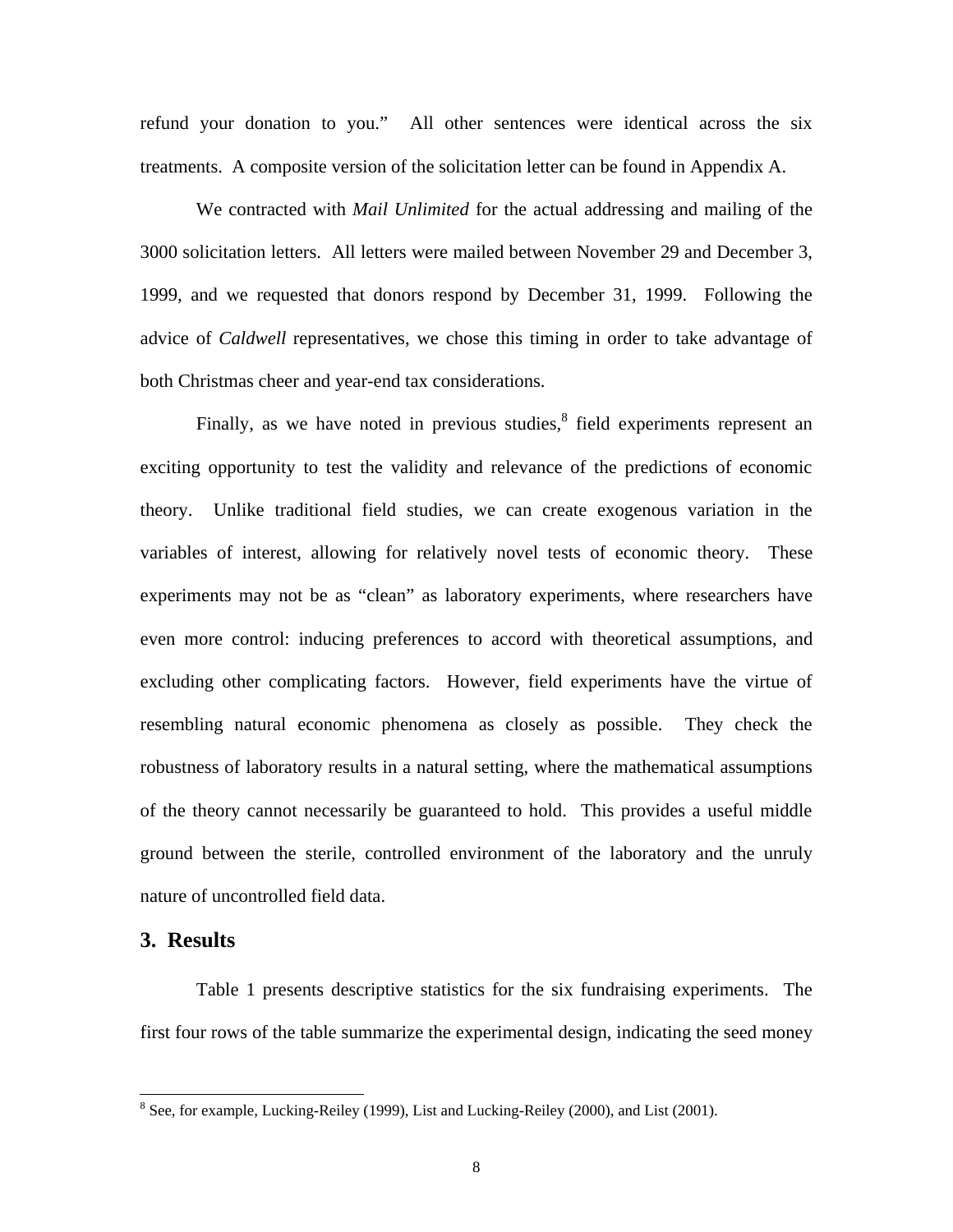and the refund policy in each treatment. In total, across the six treatments, we received 183 donation checks, all dated between December 12 and December 31, 1999, from 183 different individuals.<sup>9</sup>

The next five rows of Table 1 show the results of the experiment. The total amount of contributions monotonically increases as we move from left to right across the columns of the table. Most notably, more seed money yields considerably more total contributions. As we move from the 10% treatment to the 67% treatment, total contributions increase by 560%. The two 10% treatments yielded a combined total of only \$581, while the two 67% treatments yielded a combined total of \$3,260. This result is consistent with the prediction of Andreoni (1998).

To a lesser extent, the use of a refund policy also increases the total contributions, consistent with Bagnoli and Lipman (1989). For example, at the 67% seed level, the refund treatment raised \$290 dollars more than did the no-refund treatment. The direction of the effect was the same at all three seed-money levels, though the magnitude of the refund effect is considerably smaller than the magnitude of the seed-money effect. Whereas seed money increases total contributions more than fivefold, refunds increase total contributions by only  $21\%$ .<sup>10</sup>

In all, the six fundraisers brought in a total of  $$5,509$  in donation checks.<sup>11</sup> Histograms of the distributions of gift amounts are displayed in Figures 1 to 3. The

<sup>&</sup>lt;sup>9</sup> Some delays occurred, most likely due to the slowness of the UCF campus mail system, but all of the checks were received by mid-January, 2000.

 $10$  This figure comes from comparing the total contributions in all three refund treatments to the total contributions in all three no-refund treatments.

 $11$  We found this level of giving surprisingly high. Mixer (1993) indicates in a fundraising handbook that direct-mail solicitations typically yield a response rate of only about 1% from "cold" lists of potential donors. By contrast, our response rates ranged from 3.4% to 8.4%. The level of giving seemed especially high by comparison with a second field experiment we ran two weeks earlier. Soliciting another 3,000 people from the same mailing list as in the present paper, we attempted to raise money for another Central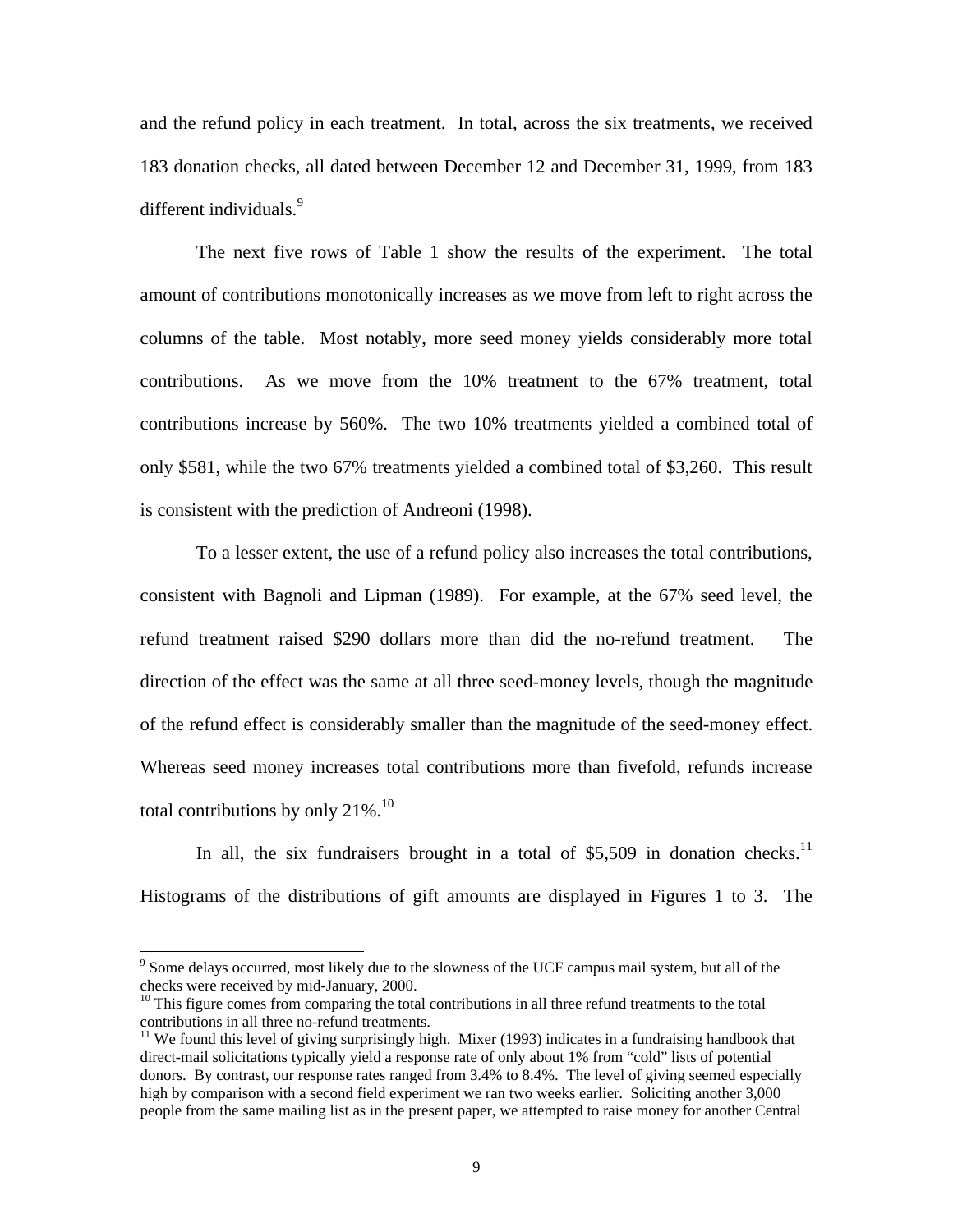largest individual donation received was \$250, occurring in the 67R treatment; all other donations were \$100 or less. Two of the three refund treatments failed to raise enough money to cover the costs of their respective computers (10R and 33R), so the checks in those treatments were returned to the donors. After refunds, the gain to the Center for Environmental Policy Analysis from the 3,000 solicitations was  $$4,267$ <sup>12</sup>

### **3.A. Effects of seed money**

 $\overline{a}$ 

We now consider statistical measures of the effects of seed money. As we increase the seed money from 10% to 67% of the computer price, the number of received donations more than doubles, from  $3.7\%$  to  $8.2\%$  of the solicited individuals.<sup>13</sup> The participation rate for the 33% seed level is intermediate, at 6.4%, making the donors' participation rate appear monotonic in the level of seed money. These differences in participation rates are statistically significant at conventional levels. Comparing participation rates at 10% versus 33% seed money, we compute a z-statistic of 2.76 ( $p =$ 0.006). Comparing 33% to 67% yields a z-statistic of only 1.55 ( $p = 0.122$ ), but comparing 10% to 67% gives a z-statistic of 4.27 ( $p < 0.0001$ ).

As the seed money level increases, we find that not only do more individuals contribute, but the sizes of the gifts become larger as well. At the 10% seed level, the mean donation amount is \$15.42. Moving to the 33% seed level, the average amount

Florida charity, Soldiers to Scholars, which helps decommissioned armed-services veterans go to college and mentor inner-city children. Despite putting up \$2,400 in lottery prizes for donors, we managed to receive a total of only \$188 in contributions, compared with \$5,509 in the present experiment. <sup>12</sup> Unfortunately, after subtracting expenses for the mailing list, materials, postage, and labor, the net result was a loss of more than \$1,000. But this is better than average for a solicitation to a "cold" list of neverbefore-approached donors. Warner (1975) indicates, for example, that such a direct-mail campaign "normally costs about two dollars for every new dollar raised. The gross profit comes from renewals (people who gave last year and will give again this year when you send them another letter)." Instead of spending two dollars for every dollar raised, our costs were less than \$1.30 for every dollar raised.

<sup>13</sup> These figures are computed by pooling across the refund and no-refund treatments at each seed-money level.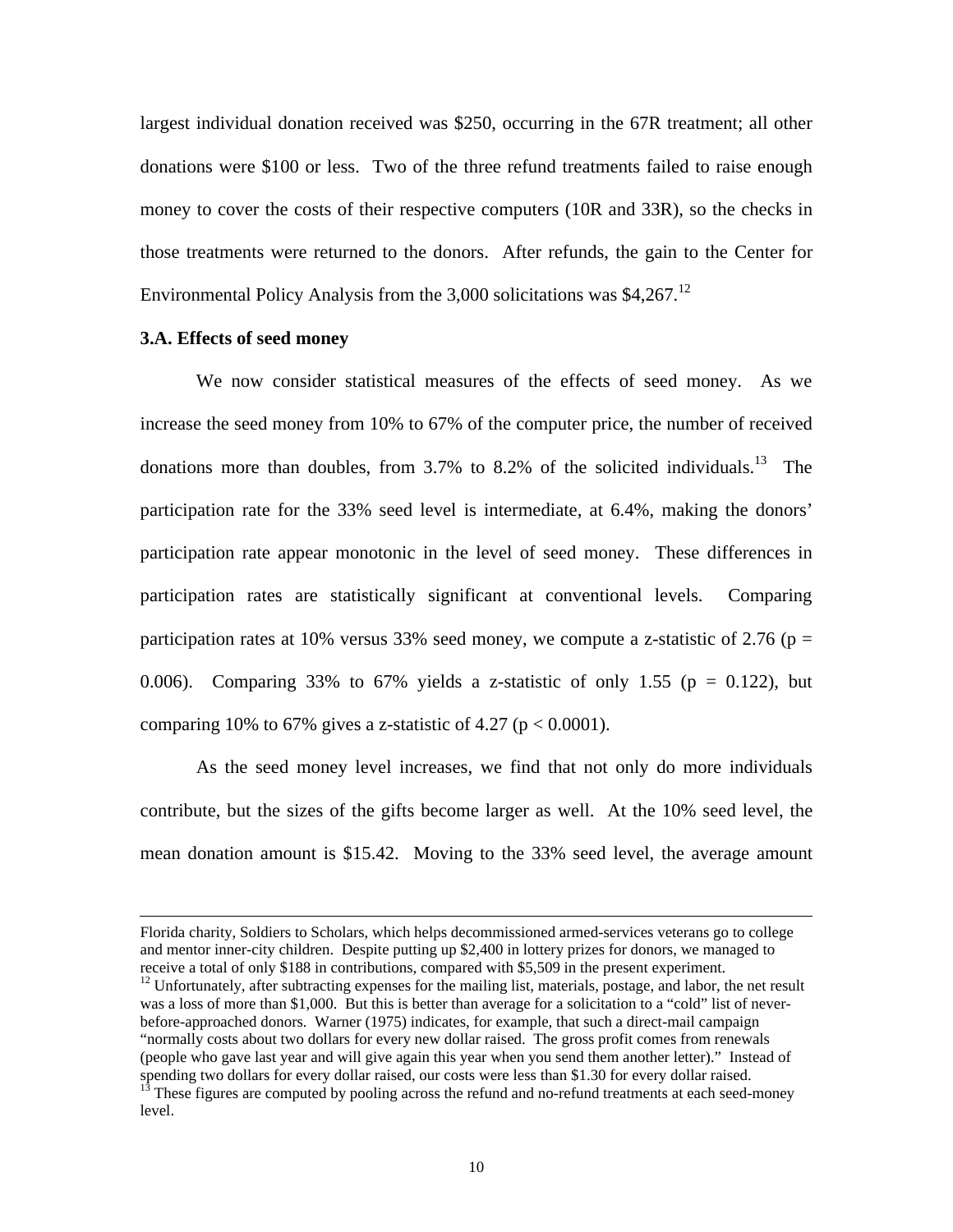contributed increases to \$26.12, a statistically significant difference ( $t = 3.27$ ,  $p = 0.001$ ). At the 67% seed level, the average donation amount increases again, to \$39.87, itself a statistically significant increase over the 33% seed level ( $t = 3.33$ ,  $p = 0.001$ ). The difference of nearly \$25 between the mean donation at a 10% seed and the mean donation at a 67% seed is, of course, also highly significant (t = 6.37,  $p < 0.0001$ ).

We find it remarkable that both the participation rate and the average gift size are clearly increasing in the level of seed money. One might have expected the increased numbers of donations to be comprised mainly of small dollar amounts, from people who might not have contributed at all in a low-participation treatment. In fact, however, a comparison of Figures 1 to 3 indicates that the absolute number of small donations actually decreases as the seed money increases. Though there were 21 small gifts (under \$10 each) at the 10% seed level and 19 such gifts at the 33% seed level, there were only 6 small gifts at the 67% seed level. By contrast, the number of large gifts (over \$20 each) increases tremendously, from 13 to 36 to 69, as the amount of seed money increases from one treatment to the next.

#### **3.B. Refund policy**

The refund treatment variable does not appear to affect donors' participation rate. At the 10% seed level, the refund treatment generates a slightly higher participation rate than does the no-refund treatment (4.0% versus 3.4%), but the direction of this effect is reversed at the higher seed levels. Furthermore, none of the three differences are significantly different from zero at conventional levels (10 vs.  $10R: z = 0.50$ ; 33 vs. 33R:  $z = -0.26$ ; 67 vs. 67R:  $z = -0.23$ ).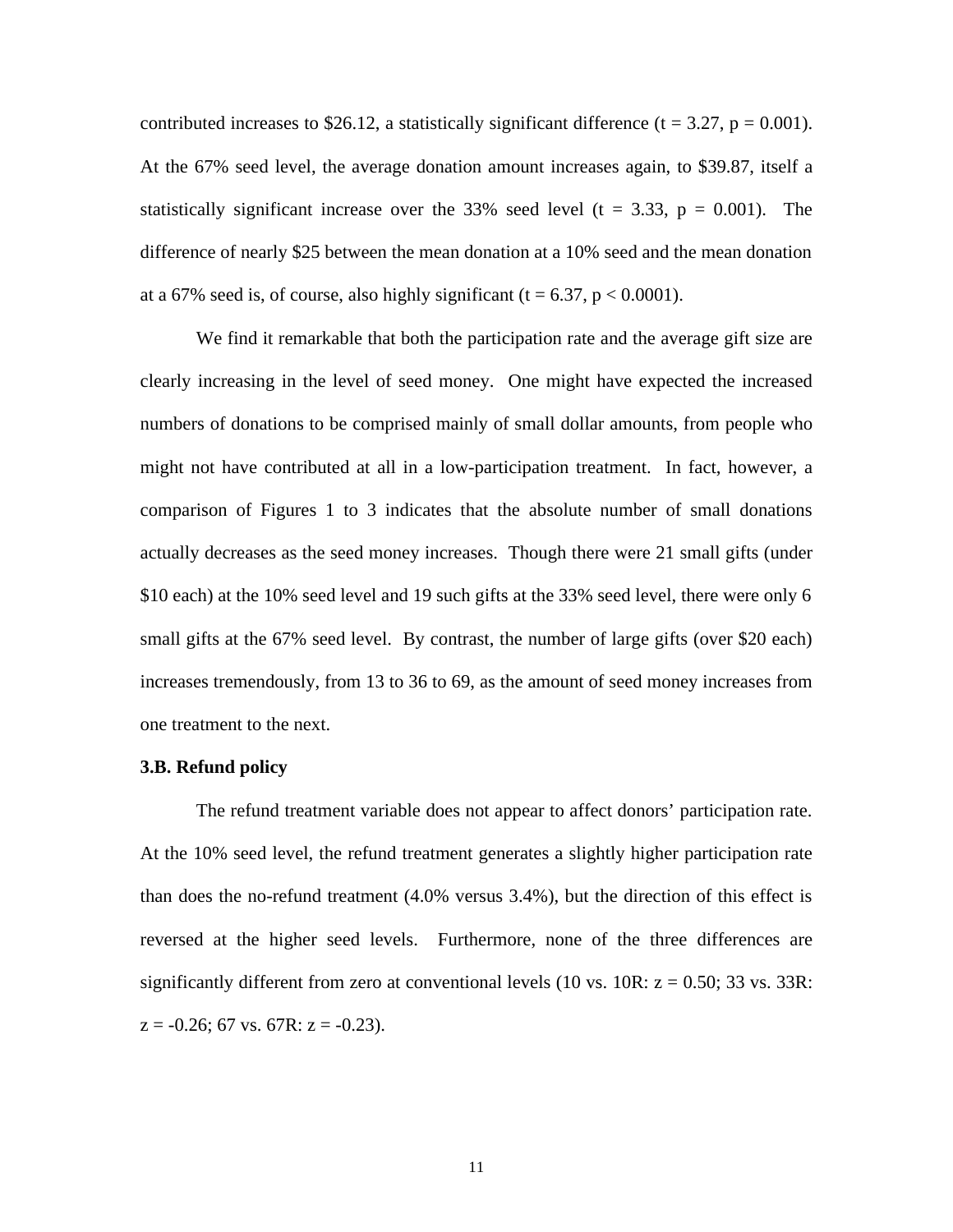However, the refund variable does seem to have a positive effect on gift size. Figures 1-3 reveal that the distributions of gift sizes in the refund treatments have larger upper tails than the distributions for the corresponding no-refund treatments. The effect on the mean is largest at the 10% seed level (Figure 1), where introducing a refund increases the average gift size by more than half, from \$11.88 to \$18.95. This effect is statistically significant at the 10% level (t = 1.83, p=0.068).<sup>14</sup> The other two seed-money levels also show positive effects of the refund, though not statistically significant: an increase of \$3.44 in the mean contribution at the 33% seed level ( $t = 0.66$ ,  $p = 0.512$ ), and an increase of \$9.02 at the 67% seed level (t = 1.37, p = 0.171). But since these three tests of the refund variable come from three independent samples, we can combine the three t-statistics into an aggregate test statistic<sup>15</sup> of t = 2.23 (p=0.026). We conclude that in aggregate, the refund variable does have a positive, statistically significant effect on the mean gift size. $16$ 

## **4. Discussion**

l

In this section, we evaluate current theoretical models of charitable fundraising in the light of our data. We describe both successes and failures of the theoretical literature,

<sup>&</sup>lt;sup>14</sup> We report large-sample (asymptotic) statistics, since this frees us of the need to make assumptions about population normality or equality of population variances. Our sample sizes range from 17 to 42, at which size the Central Limit Theorem has considerable force in guaranteeing approximate normality of our test statistics. Using a t-distribution instead of a standard normal distribution would inflate our p-values only slightly – for example, using the t distribution would change the p-value reported above from 0.068 to 0.072.

<sup>&</sup>lt;sup>15</sup> We could simply pool all three data sets, but this would give a lower-powered aggregate test, because it would ignore the differences in the mean and variance of contributions across seed-money levels. Instead, we choose to aggregate the three t-statistics directly. Recall that the sum of three independent normal variables has a normal distribution with mean equal to the sum of the three means, and variance equal to the sum of the three variances. Since our three t-statistics are independent and standard-normal, their sum should have mean zero and variance 3 under the null hypothesis that the refund variable has no effect. Our aggregate t-statistic is therefore the sum of the three t-statistics, divided by the square root of 3.

 $16$  By contrast, an aggregate test statistic for the effect of the refund variable on the participation rate yields no statistical significance. The test statistic is very small  $(z = 0.008)$ , unsurprising since the point estimates have different signs in different treatments.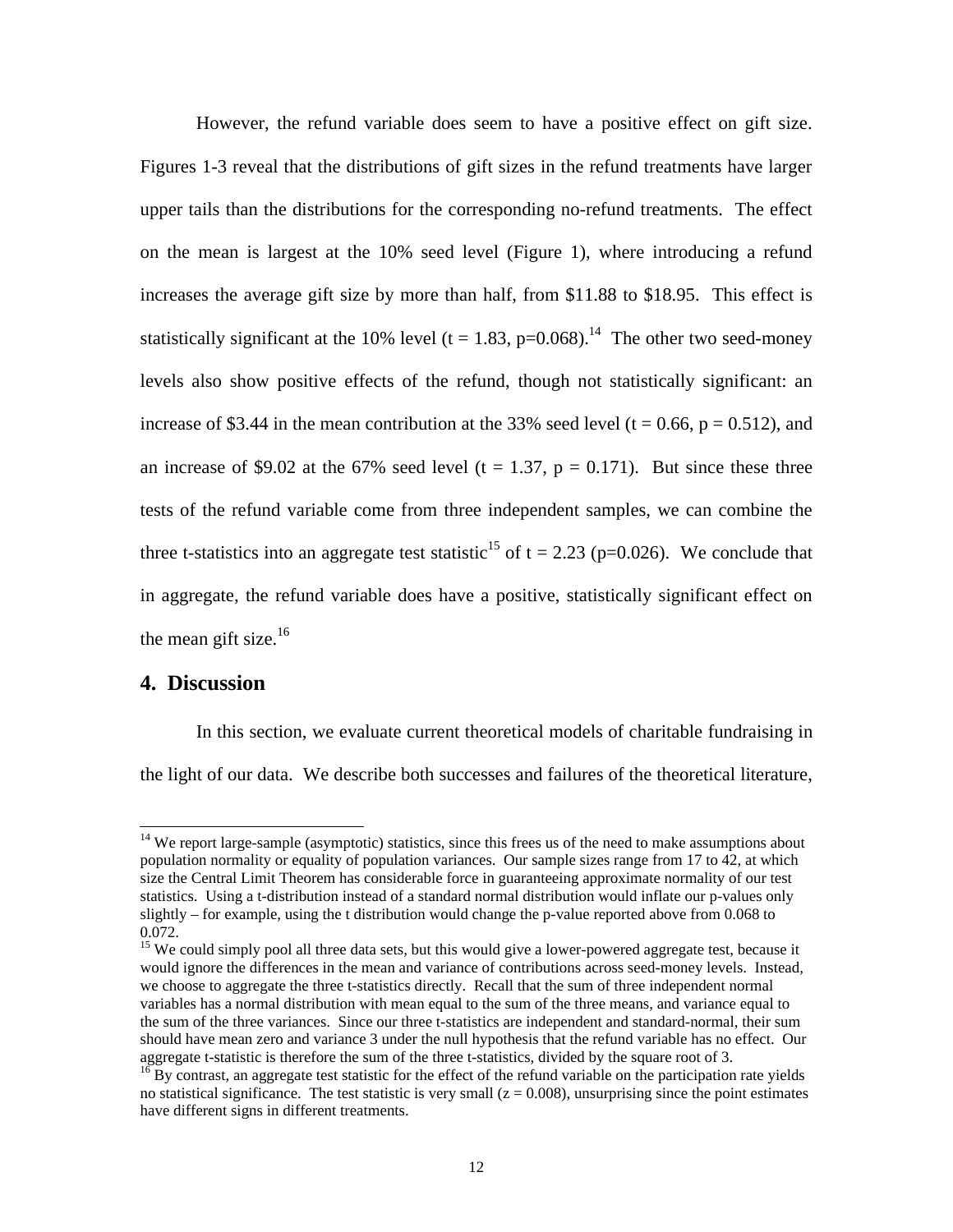and discuss implications of our results both for theorists and for fundraising practitioners. First we consider the effects of seed money, and then turn to the effects of a refund policy.

### **4.A. Seed Money**

Our empirical findings concerning seed money are broadly consistent with the theoretical prediction of Andreoni (1998). He predicts that seed money may increase the amount of public-good provision in a charitable fundraiser, from zero to some positive equilibrium level G\* (greater than or equal to the threshold level). This main comparative-static prediction is certainly borne out in our data, where we find average total contributions to be \$291 with a \$300 seed, \$834 with a \$1,000 seed, and \$1,630 with a \$2,000 seed.

A few other key features of the experimental data, however, cannot be explained by Andreoni's theory. The theory indicates that there exists a critical seed-money level above which the equilibrium at zero ceases to exist, and only the equilibrium at  $G^*$ remains. In particular, at the critical seed-money level there should be a discrete increase in public-good provision, from zero to some amount greater than or equal to the \$3,000 threshold level. We do indeed see total public-good provision at well over \$3,000 with a \$2,000 seed. However, at lower seed levels we see contributions strictly above zero and strictly below the threshold amount, a result not predicted by the theory.

This finding might be explained in part by the fact that a charity may choose, as we did, to put contributions to some lesser purpose in case the threshold is not met (when no refund is offered). Such benefits, while missing from the theoretical model, might help explain the presence of below-threshold giving (however, it is difficult to see how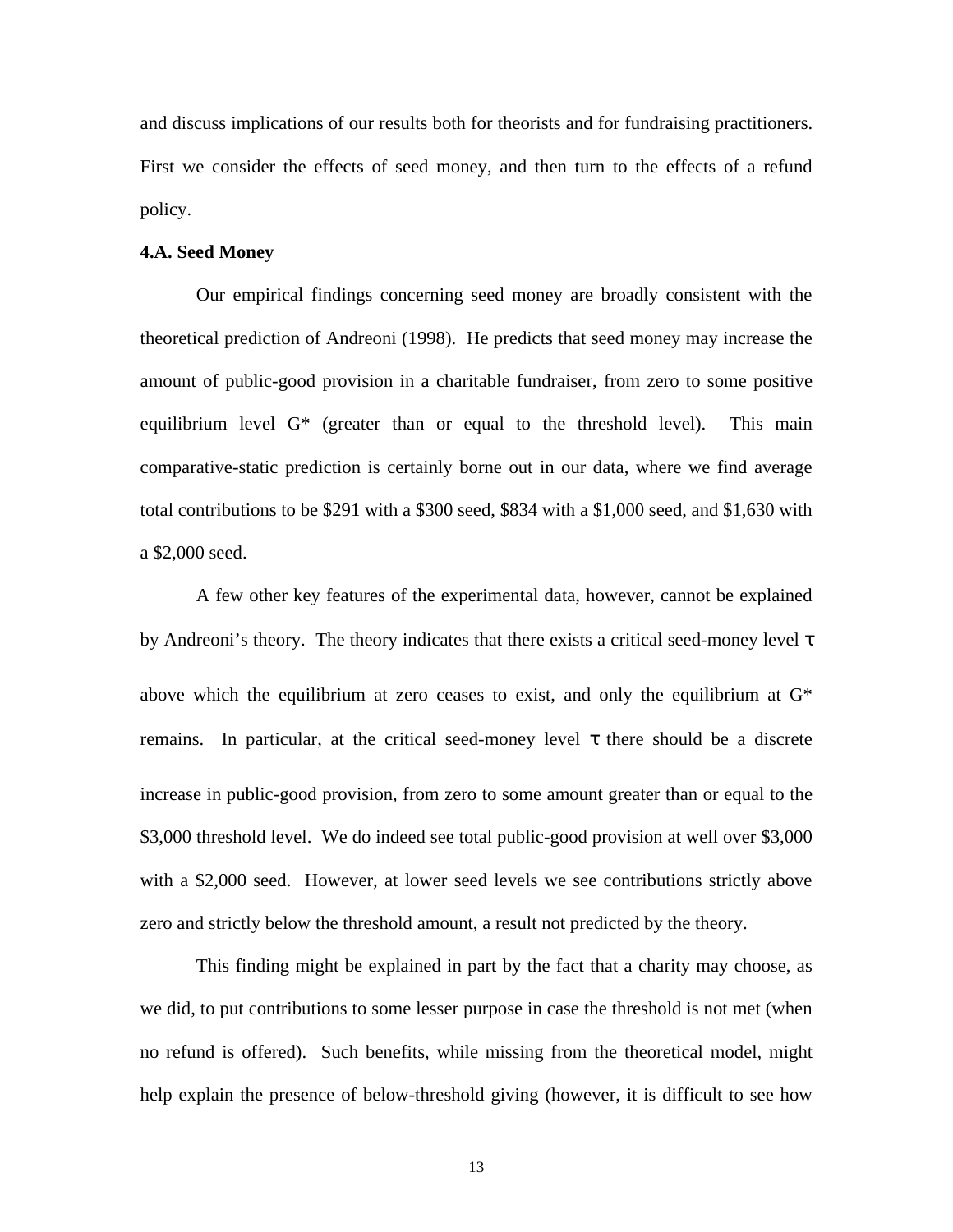this could explain below-threshold contributions in the refund treatment). It is also possible that a "warm glow" of giving, as in Andreoni (1989), could help explain belowthreshold giving, although it is not clear how much "warm glow" givers might obtain in cases where the threshold public good fails to be provided.

A related puzzle is that observed contributions appear to increase continuously in the seed-money amount. Andreoni's theory, if taken literally, predicts that contributions in our experiment should jump discretely from an equilibrium of zero to an equilibrium of at least \$3,000, but the experiment shows levels of giving rising continuously as the seed money rises from 10% to 33% to 67%.

In this regard, a potential improvement to the theory would be to relax Andreoni's simplifying assumption of complete information. In his model, agents have complete information about each other's utility functions, and thus can predict others' Nash equilibrium gift amounts with certainty. In reality, potential donors may have uncertain ideas about the magnitudes that other donors are likely to give, so donors may be playing an incomplete-information game. That is, donors may be making probabilistic assessments of their own likely role in meeting the threshold to provide the public good. Note, for example, that if agents were able to forecast perfectly the total amount given, they would not give at all in the 10% seed-money treatment, because total contributions fell well short (only 20%) of the  $$3,000$  goal.<sup>17</sup> Introducing incomplete information

 $17$  Since donations in the no-refund treatment could be used for other purposes at CEPA in the case that a particular computer did not get funded, it is possible that these individuals were giving primarily towards non-threshold purposes at CEPA. In this case, however, such individuals would not be affected by an increase in the seed money amount, and this explanation then fails to explain giving in the 33% seed treatment, where total contributions still fell more than \$1,000 short of the goal.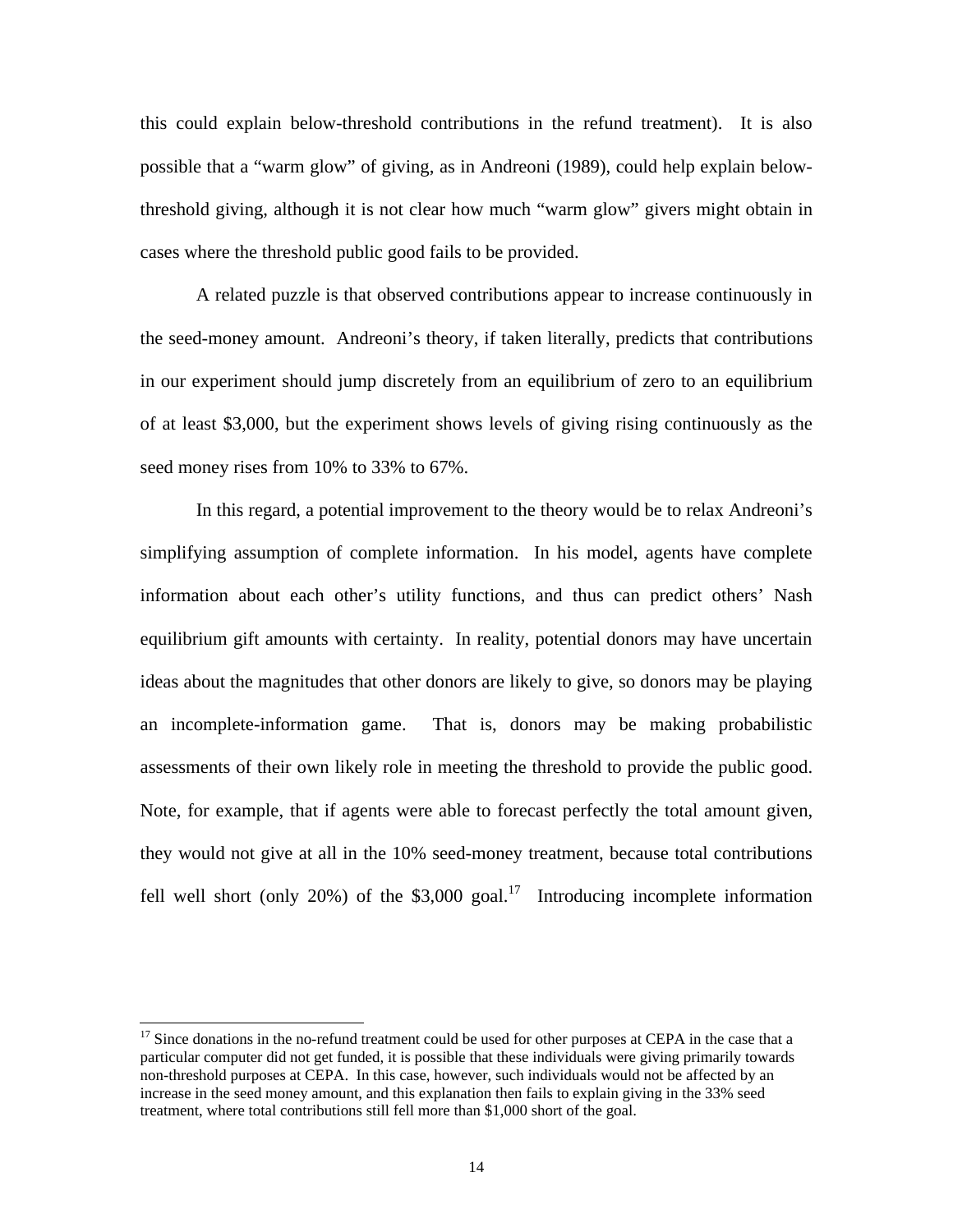might help explain the observation of contributions increasing continuously in the seedmoney amount. $18$ 

A third puzzle is that while Andreoni's theory predicts an increase from zero participation to some positive equilibrium amount of participation, it does not predict an increase in gift size by those contributing. Future theory might attempt to explain both the increase in participation and the shift in the distribution of gift sizes found in our data. One possibility would be to introduce a cost of participating into the theoretical models, since there is clearly some time cost of reading and responding to one's mail solicitations from charities. Such an extension might produce insights on the separate issues of participation rates and contribution amounts.

Most problematic for Andreoni's theory is the fact that in our experiment, seed money has similar effects both in the presence and in the absence of a refund policy. Andreoni proposes that seed money influences contributions by eliminating the danger of a zero-giving equilibrium. If this were the case, then seed money should be irrelevant in the presence of a refund (which itself rules out the zero-giving equilibrium).<sup>19</sup> Though Andreoni's model correctly predicts the positive effect of seed money on contributions, it may be proposing the wrong explanation for this effect.

Vesterlund (1999) offers a promising alternative theory for why announced seedmoney amounts should increase giving. She models donors as being uncertain about the quality of the charity, and shows that seed contributions may serve as signals of quality to

 $18$  Menezes et al. (2001) provide a theory of threshold-public-good provision with incomplete information about other agents' preferences. While they do not address the issue of seed money, they do address the issue of refunds. They show that refunds produce more efficient outcomes, with higher probabilities of reaching the threshold, and that the effects of a refund are in some sense stronger in a model of incomplete information than in a model of complete information.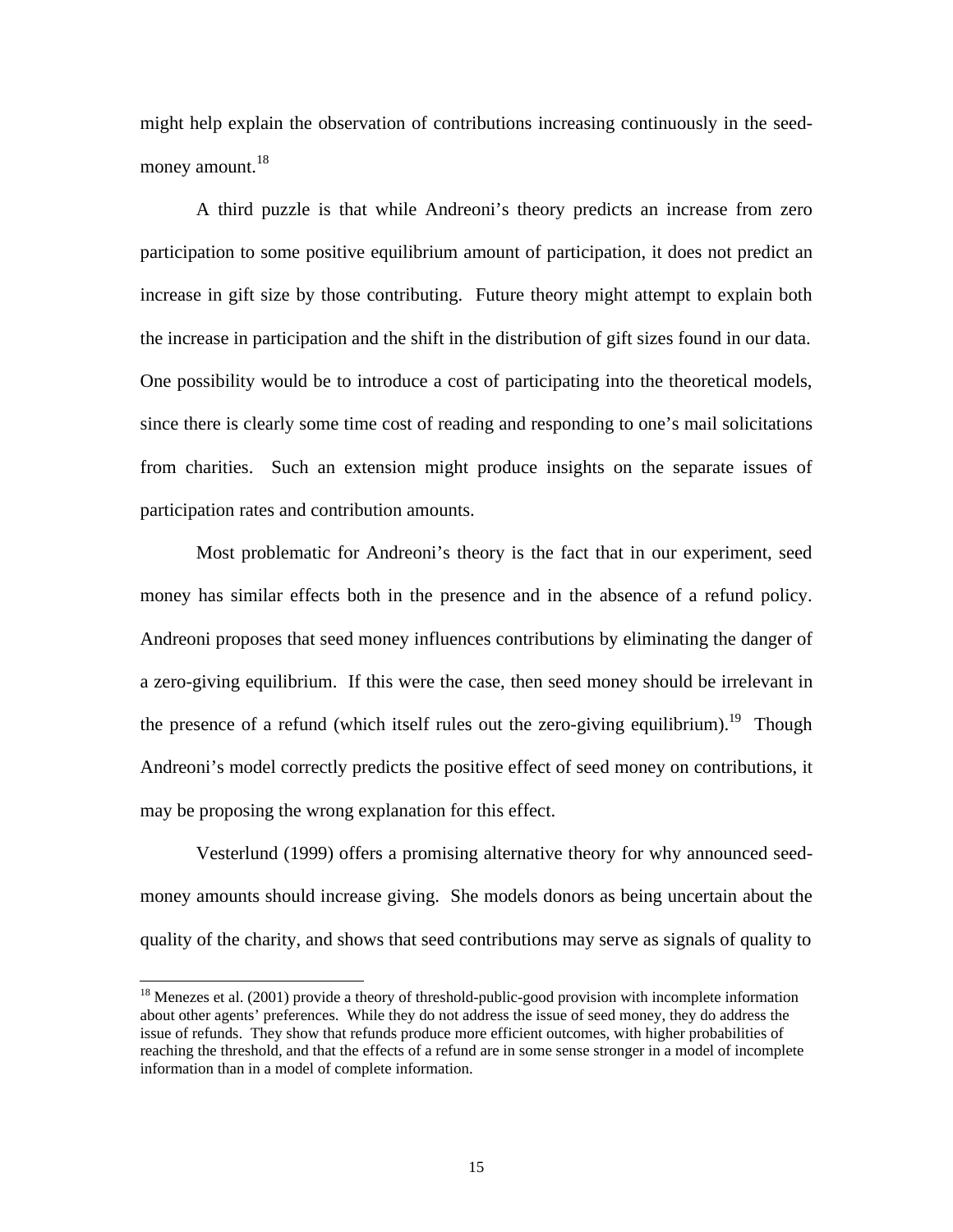later donors.<sup>20</sup> Her simple model has only two possible types of charity: high-quality or low-quality, and only two donors (leader and follower). This discreteness renders her model incapable of explaining the continuous response of donations to seed-money levels. However, it seems plausible that a model with more than two possible qualities of charitable organizations might be able to predict the observed increasing quantities of contributions with each successive increase in seed money levels.

Another explanation is that if social comparisons are important<sup>21</sup>, the seed might serve as a signal of "the right amount to give," $^{22}$  and this would provide another reason for contributions to increase in the level of the seed money. Alternatively, it is not readily apparent how potential donors should interpret such a signal; high seed money might equally well indicate that with a lower goal to be reached, each individual donor's "fair share" declines. Perhaps future experiments will be able to distinguish between the different potential explanations.

For fundraising practitioners, our results reinforce the idea that seed money may have substantial benefits, and support the conventional wisdom that fundraisers should raise a significant portion of the fundraising goal in an initial stage of private fundraising, before the public campaign starts. The optimal amount of seed money remains an open

 $19$  Pecorino and Temimi (2001) similarly note that "if refunds are allowed, there is no need for seed money." However, they also observe that seed money might be useful in practice for covering the administrative costs of processing a refund.

 $^{20}$  In our application, the school itself is serving as the "leader," indicating the quality of the charity by demonstrating its ongoing commitment to the new research center.

<sup>&</sup>lt;sup>21</sup> Harbaugh (1998a, 1998b), for example, presents evidence on the "prestige motive" for charitable giving.

 $22$  For example, Cooper and Stockman (2000) demonstrate that in sequential public-good games, subjects may decide not to give, even when it is a dominant strategy to do so, when previous players have failed to give, apparently because of fairness considerations.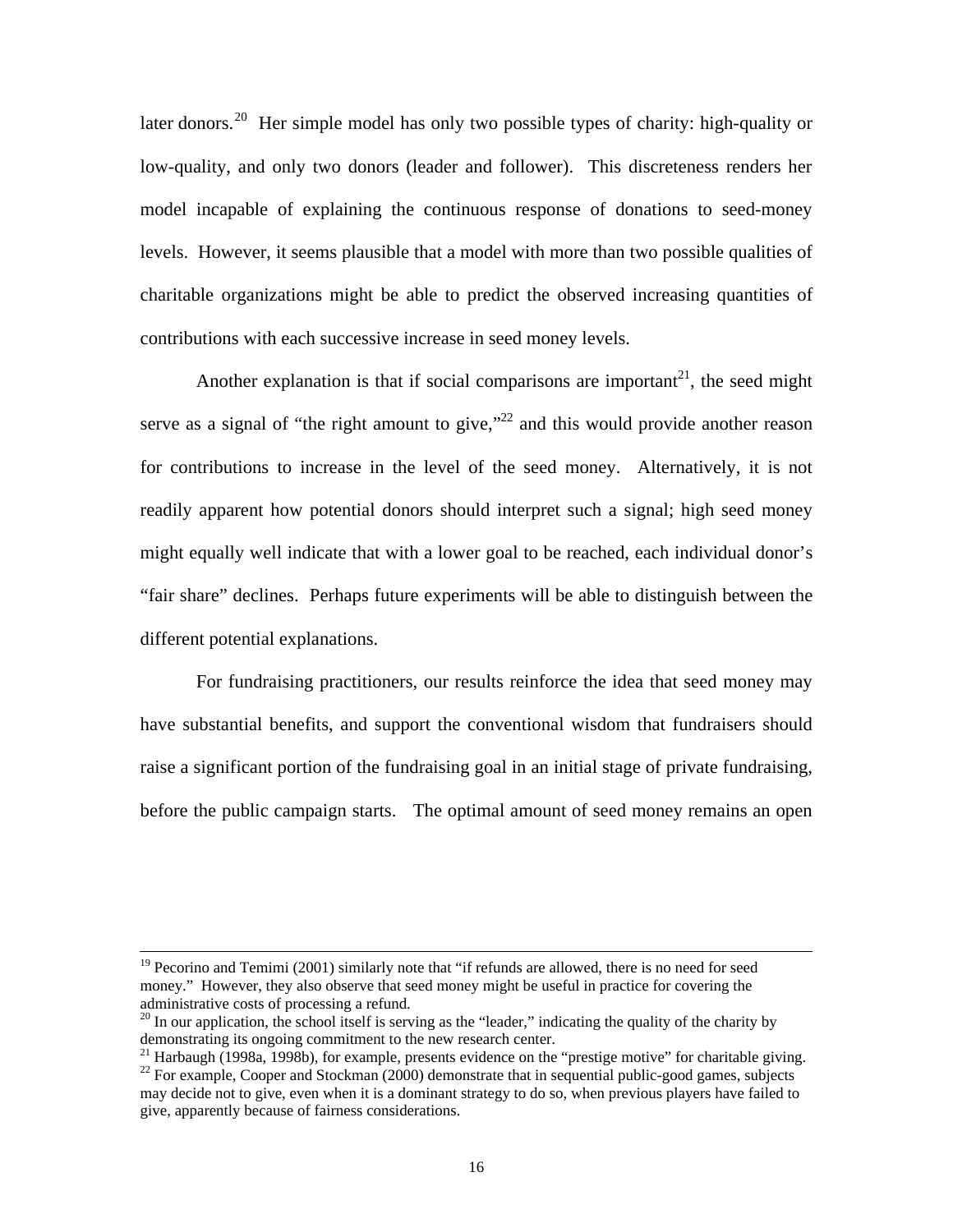empirical question, though in our application we can conclude that the optimal amount is greater than 33% of the overall fundraising goal.<sup>23</sup>

### **4.B. Refunds**

 $\overline{a}$ 

As predicted by Bagnoli and Lipman (1989), we find that refunds do indeed increase charitable contributions. These field results are consistent with laboratory results due to Rapoport and Eshed-Levy (1989), Isaac et al. (1989), and Cadsby and Maynes (1999). Notably, however, we find that the effect of refunds is considerably smaller than that of seed money. $^{24}$ 

One important difference between our field experiment and laboratory publicgood experiments makes it intuitively clear why refunds would have a relatively small effect in the field experiment. In laboratory settings, contributions that fail to reach the threshold level are typically assumed to be completely wasted unless they are refunded. By contrast, in our field experiment, we inform donors that in the event the threshold is not reached, we will put the money to some other use at the Center for Environmental Policy Analysis.<sup>25</sup> This alternative use can be presumed to be less valuable than that of the computer for which we specifically solicited funds, but one might also presume that it is a considerably better outcome than burning the money (or returning it to the laboratory experimenter). Given this relatively positive use of non-refunded donations, the fact that

 $^{23}$  Contributions are lowest at 10% seed money, higher at 33%, and highest at 67%. We should therefore expect the optimum either to be between 33% and 67%, or above 67%. Note that this optimality discussion assumes that others donate the seed money. If the fundraiser had to put up the seed money himself, the additional contributions from 10% to 67% seed money do not cover the cost of the additional seed dollars.

<sup>&</sup>lt;sup>24</sup> Pecorino and Temimi (2001) present an example showing how refunds (with administrative costs covered by seed money) may provide an order of magnitude greater "bang for the buck" than would seed money without refunds. Our results, that seed money has a much greater effect on contributions than do refunds, suggest that their example may not have much empirical relevance. (Admittedly, our experiment was not designed to test their theory directly, as we do not include a treatment with zero seed money.)

<sup>&</sup>lt;sup>25</sup> Perhaps this is a realistic assumption for other real-world charities as well, since they might try again to meet the threshold in a later round of fundraising advertised to a new set of donors.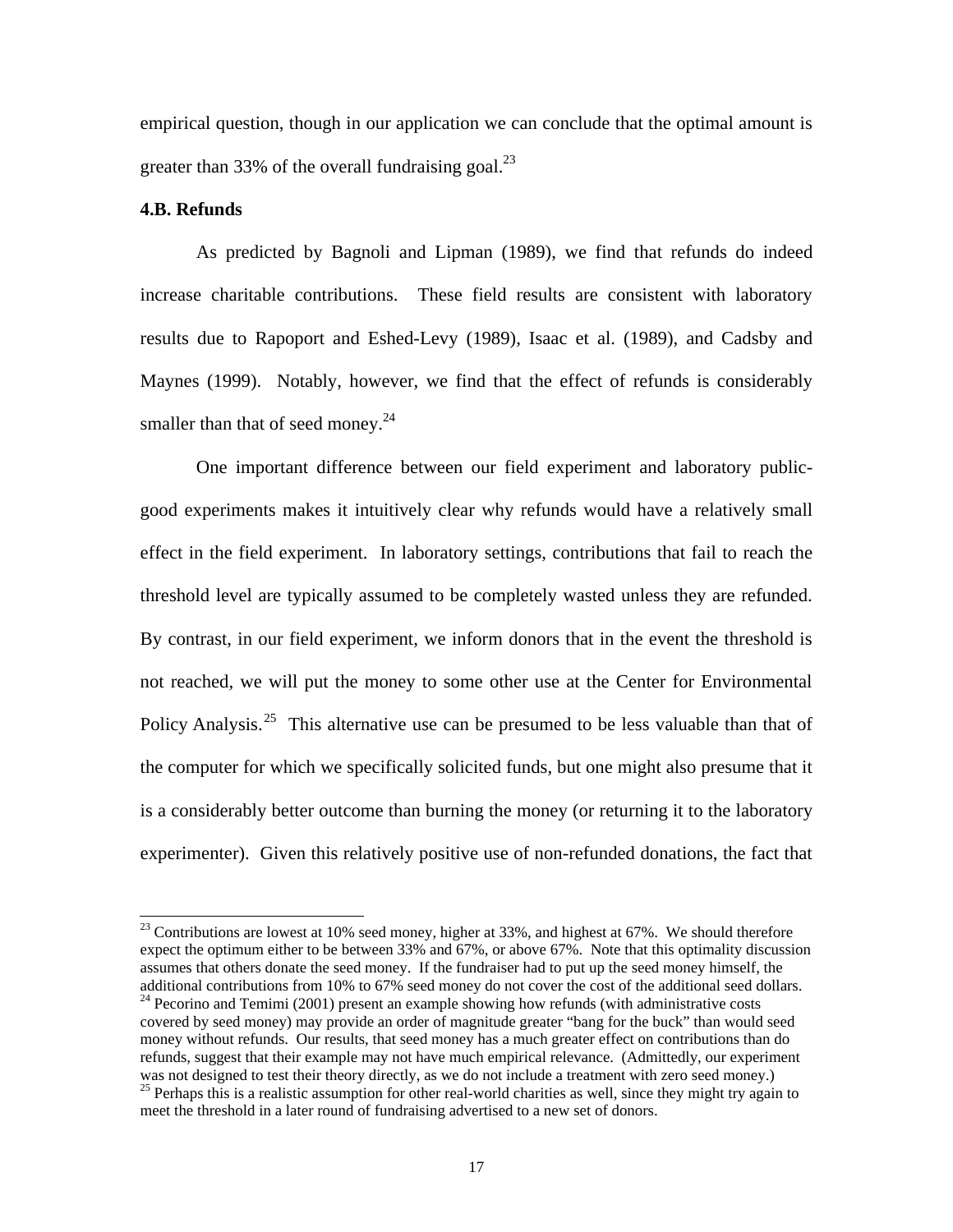we still find a significant effect of refunds is rather impressive, and represents a nice confirmation of the robustness of a laboratory result in the field.

Although our results confirm Bagnoli and Lipman's main comparative-static prediction about refunds, they also point out directions for extensions to the theory. First, Bagnoli and Lipman's model of threshold public-good provision predicts that implementing a refund policy may move the outcome from an inefficient level (not providing the public good) to an efficient one (providing it). Experimentally, however, the refund treatment never actually makes a difference in whether the public good is provided. At 10% or 33% seed money, the public good fails to be provided, both with and without the refund. At 67% seed money, the public good is provided, both with and without the refund. Thus, the refund does increase contributions as predicted by the model, but it does not do so in the "pivotal" manner predicted by the theory. When the refund does not make the difference between provision and no provision, it has no clear theoretical incentive effects on giving in the model. In a sense, this is an impressive victory for the model−even when its conditions are not met, it still has predictive power.

On the other hand, it would be even better to have the theory match the observations more accurately. Perhaps this goal could be accomplished by relaxing one of the simplifying assumptions of the model, such as the complete-information assumption.

A second area for theoretical development relates to participation rates and individual gift sizes. Bagnoli and Lipman's theory is agnostic on the question of participation rates. Indeed, many different sets of individual contributions represent equilibria to their game, as long as the sum of the contribution amounts equals the threshold cost of the public good. The total could, in principle, come either from a small

18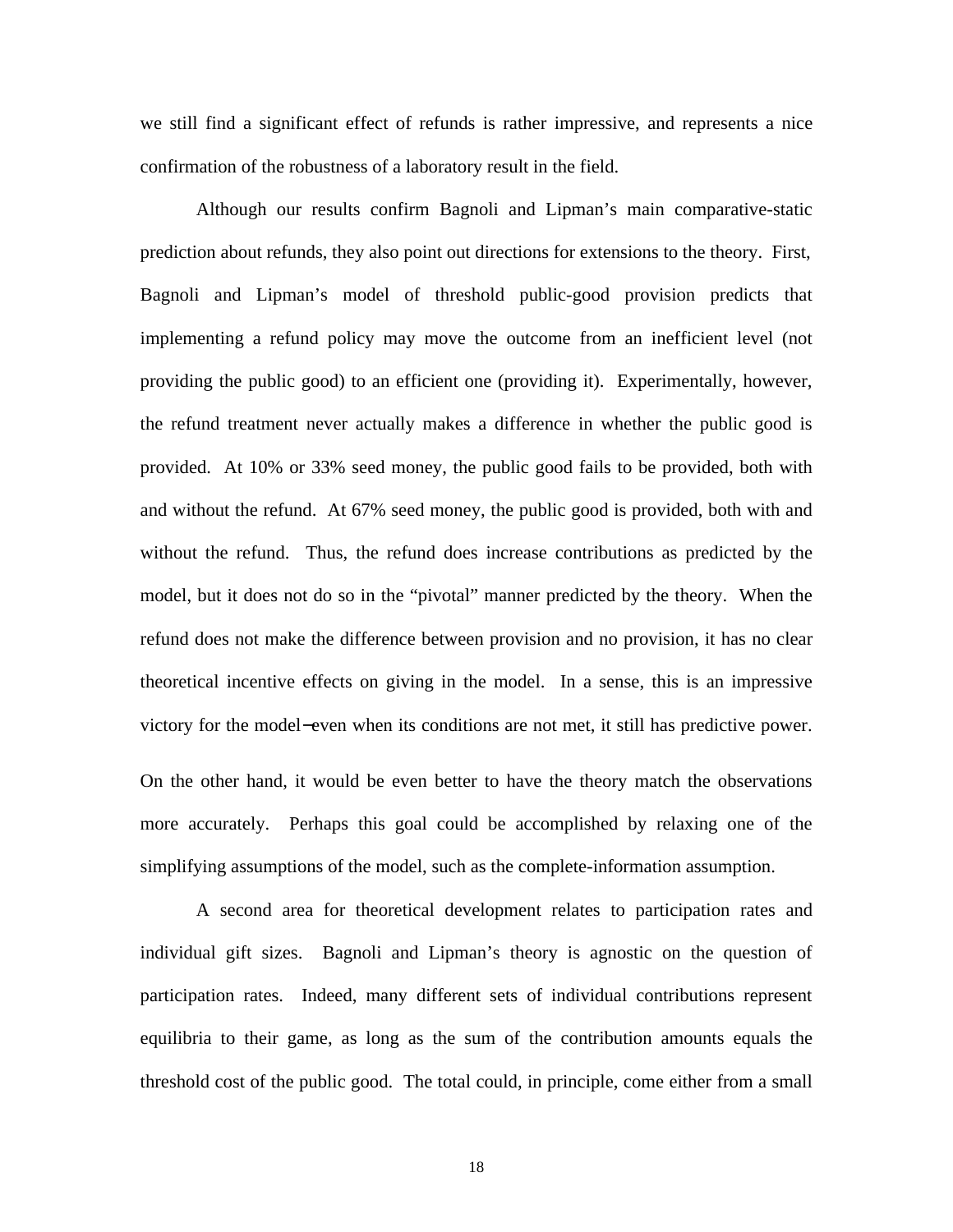number of people making large gifts, or a large number of people making small gifts. But empirically, we see strong regularities. Refunds have no effect on participation rates, but a positive effect on the sizes of the contributions given by those participating. A theory capable of predicting these two separate results would be a useful addition to the charitable-giving literature.

For fundraising practitioners, we note that even though the refund policy increases the size of individual contributions, the prescription for optimal fundraising is not entirely clear. In this case, the charity actually received greater usable capital from the three norefund treatments than from the three equivalent refund treatments. Because checks had to be returned to donors in two of the three refund treatments, the total capital raised in the refund treatments was \$1,775, compared with \$2,492 in the three no-refund treatments. Alternatively, when the seed money amount was large enough to guarantee that a refund would be unnecessary, the refund policy encouraged almost \$300 more in contributions. Fundraisers need to take account of both factors when deciding on a policy for their capital campaigns; a fundraiser anticipating the possibility of a low response rate might well prefer not to use a refund.

### **5. Conclusions**

In this study, we have examined the impact of seed money and of refunds on charitable giving in a field experiment. We solicited contributions via direct mail from 3000 Central Florida residents, randomly divided into six different treatments. We find that total contributions increase with the amount of seed money available, as predicted by Andreoni (1998). In addition, consistent with Bagnoli and Lipman (1989), we find that refunds also increase total contributions, though this effect is considerably smaller than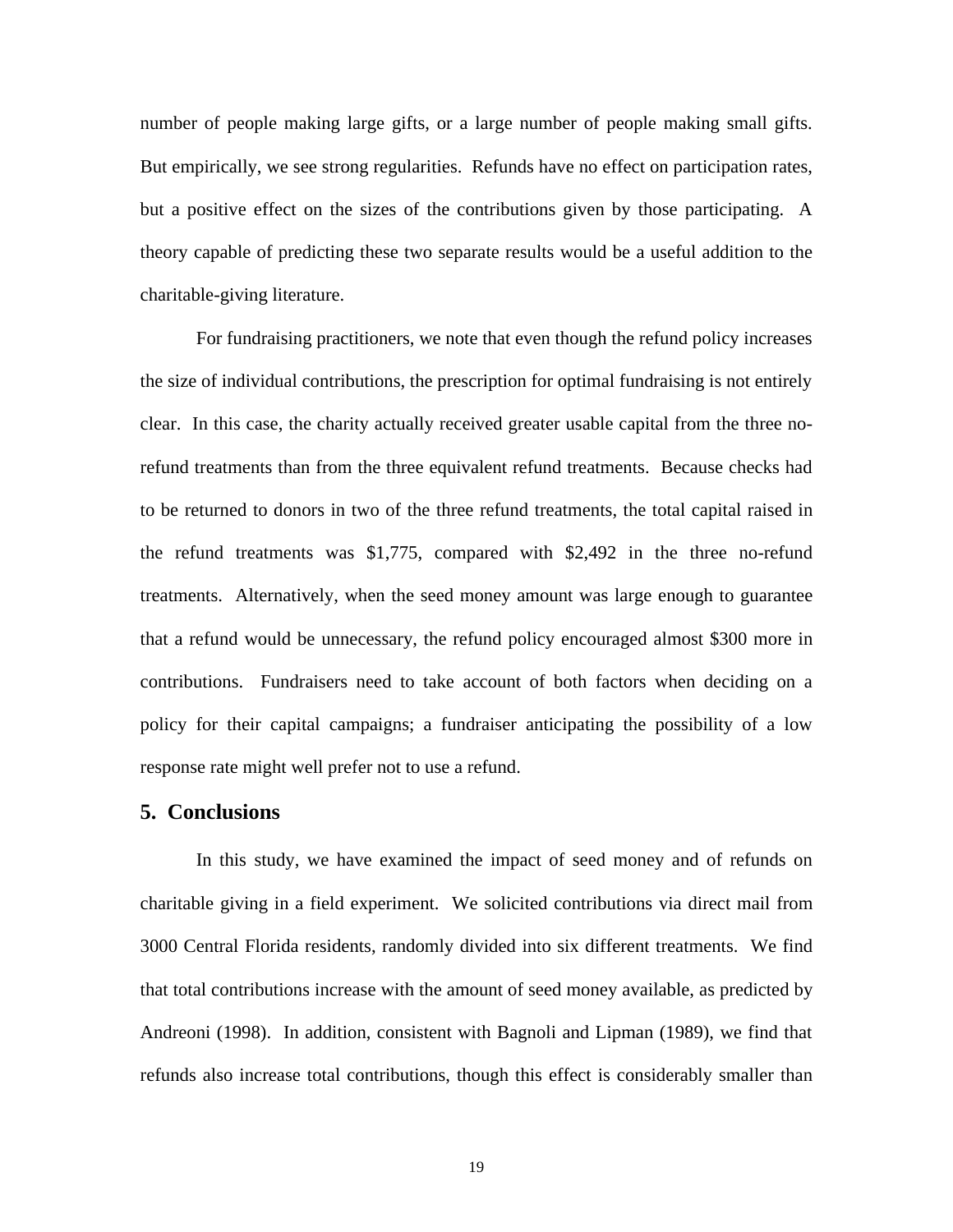the effect of seed money. We also note that while the main comparative-static results of the two theories are confirmed, we present other empirical results that are at odds with theory, suggesting directions for enhancement of theoretical models in this literature.

Our results are also of interest for fundraising practitioners. In particular, our data show contributions to be monotonically increasing in seed-money amounts, but we would not expect this relationship to continue to hold for very large seed amounts. If the seed proportion approached 100%, we would expect the response to become backwardbending, with contributions eventually becoming *lower* as the amount of seed money increased.<sup>26</sup> Finally, we note that field experiments are a promising methodology for other aspects of charitable giving, such as matching-grant policies and rebate policies for excess contributions. Such experiments can provide valuable insights about the relevance of theoretical models to the actual field situations they purport to explain.

 $26$  Similarly, we do not know what would happen empirically if the seed money were reduced to zero. While we are tempted to assume that contributions would be lower at 0% seed money than at 10% seed money, it is possible that the response would be non-monotonic. In particular, if donors see 10% as "too low," indicating a lack of serious effort by the fundraisers, then perhaps the absence of any seed money would generate more contributions. We see this as an interesting topic for future research.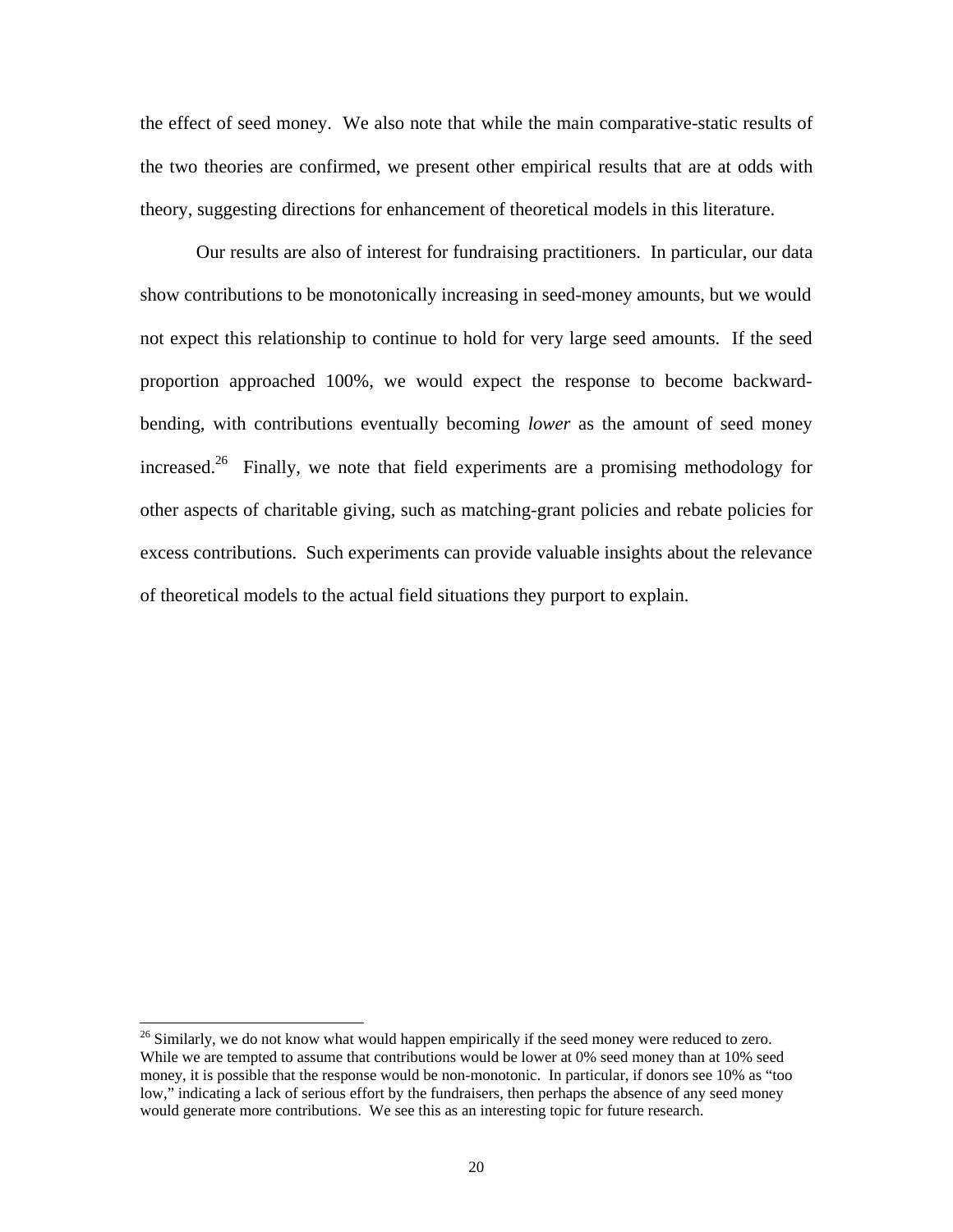### **References**

- Andreoni, James. "Giving with Impure Altruism-Applications to Charity and Ricardian Equivalence." *Journal of Political Economy* 97 (December 1989): 1447-58.
- Andreoni, James. "Toward a Theory of Charitable Fund-Raising." *Journal of Political Economy* 106 (December 1998): 1186-1213.
- Bagnoli, Mark, and Barton L. Lipman. "Provision of Public Goods: Fully Implementing the Core through Private Contributions." *Review of Economic Studies* 56 (October 1989): 583-601.
- Bagnoli, Mark, and Michael McKee. "Voluntary Contribution Games: Efficient Private Provision of Public Goods." *Economic Inquiry* 29 ( April 1991): 351-66.
- Cadsby, C. Bram, and Elizabeth Maynes. "Voluntary provision of threshold public goods with continuous contributions: experimental evidence.*" Journal of Public Economics* 71 (January 1999):53-73.
- Cooper, David J., and Carol Kraker Stockman. "Fairness and Learning: An Experimental Examination." Manuscript. Cleveland: Case Western Reserve University, 2000.
- Croson, Rachel T.A., and Melanie Beth Marks. "Step Returns in Threshold Public Goods: A Meta- and Experimental Analysis." *Experimental Economics* 2 (March 2000): 239-59.
- Dawes, R., J. Orbell, R. Simmons, and A. van de Kragt. "Organizing Groups for Collective Action." *American Political Science Review* 80 (December 1986): 1171-85.
- Erev, Ido, and Amnon Rapoport, "Provision of Step-Level Public Goods: the Sequential Contribution Mechanism." *Journal of Conflict Resolution* 34 (September 1990): 401-25.
- The Fundraising School. *Principles and Techniques of Fundraising*. Indianapolis: IUPUI, 1999.
- Harbaugh, William T. "The Prestige Motive for Making Charitable Transfers." *American Economic Review* 88 (May 1998a): 277-82.
- Harbaugh, William T. "What Do Donations Buy? A Model of Philanthropy Based on Prestige and Warm Glow." *Journal of Public Economics* 67 (February 1998b): 269-84.
- Isaac, R.M., Schmidtz, D. and Walker, J. "The Assurance Problem in Laboratory Markets." *Public Choice* 62 (September 1989): 217-36.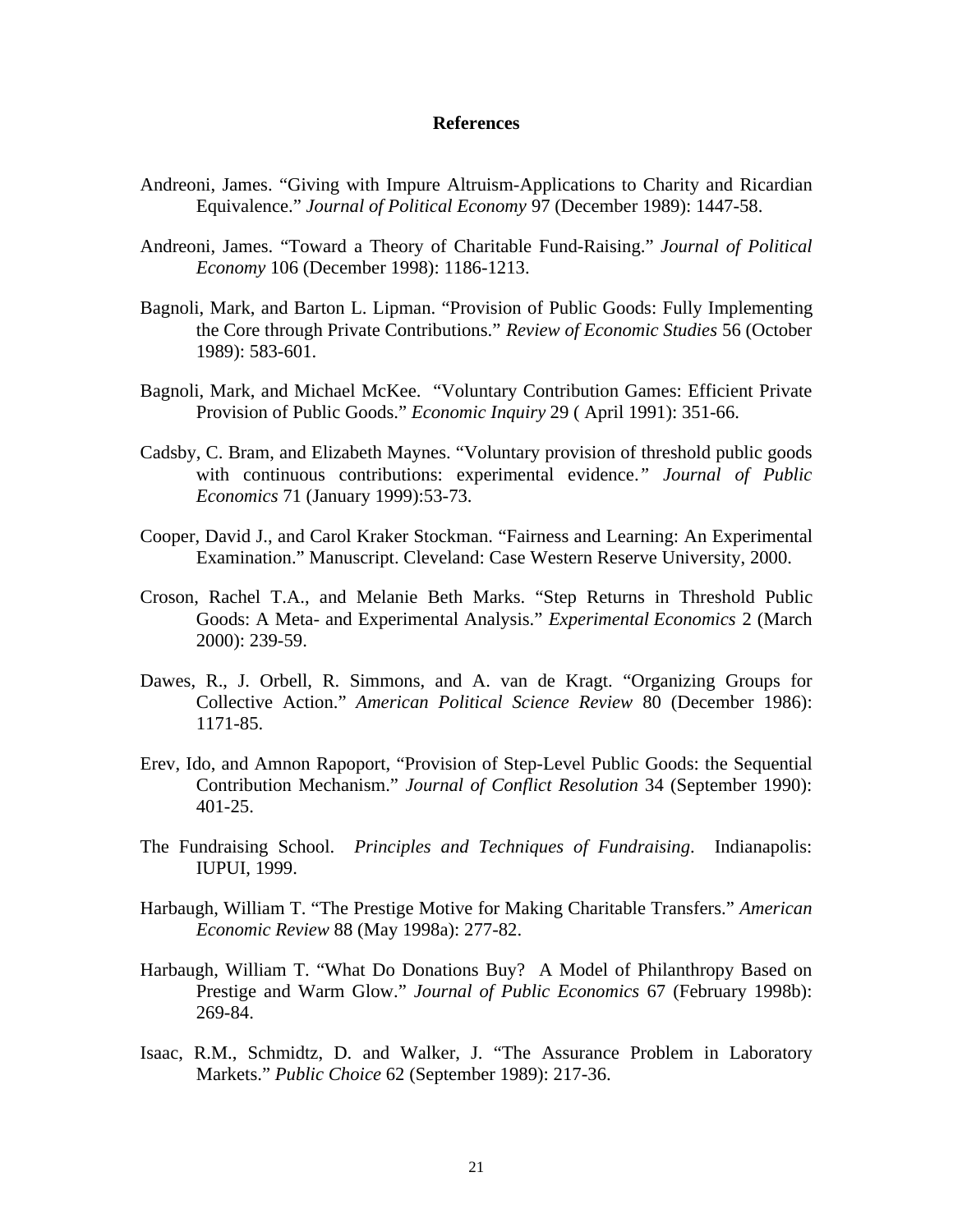- List, John A. "Do Explicit Warnings Eliminate the Hypothetical Bias in Elicitation Procedures? Evidence from Field Auctions for Sportscards." *American Economic Review,* forthcoming, 2001.
- List, John A. and Lucking-Reiley, David. "Demand Reduction in Multi-Unit Auctions: Evidence from a Sportscard Field Experiment." *American Economic Review* 90 (September 2000): 961-72.
- Lucking-Reiley, David. "Using Field Experiments to Test Equivalence Between Auction Formats: Magic on the Internet." *American Economic Review* 89 (December 1999): 1063-80.
- Marks, Melanie B., and Rachel T..A. Croson. "Alternative Rebate Rules in the Provision of a Threshold Public Good: An Experimental Investigation." *Journal of Public Economics* 67 (February 1998): 195-220.
- Menezes, Flavio M., Paulo K. Monteiro, and Akram Temimi, "Private Provision of Discrete Public Goods with Incomplete Information," *Journal of Mathematical Economics*, forthcoming, 2001.
- Mixer, Joseph R. *Principles of Successful Fundraising: Useful Foundations for Successful Practice*. San Francisco: Jossey-Bass, 1993.
- Pecorino, Paul, and Akram Temimi. "A Note on the Theory of Charitable Fundraising: The Role of Refunds." *Journal of Public Economic Theory*, forthcoming, 2001.
- Rapoport, A., and D. Eshed-Levy. "Provision of Step-Level Public Goods: Effects of Greed and Fear of Being Gypped." *Organizational Behavior and Human Decision Processes* 55 (December 1989): 171-194.
- Vesterlund, Lise. "The Informational Value of Sequential Fundraising." Manuscript. Ames, IA: Iowa State University, 1999.
- Warner, Irving R. *The Art of Fund Raising*. New York: Harper & Row, 1975.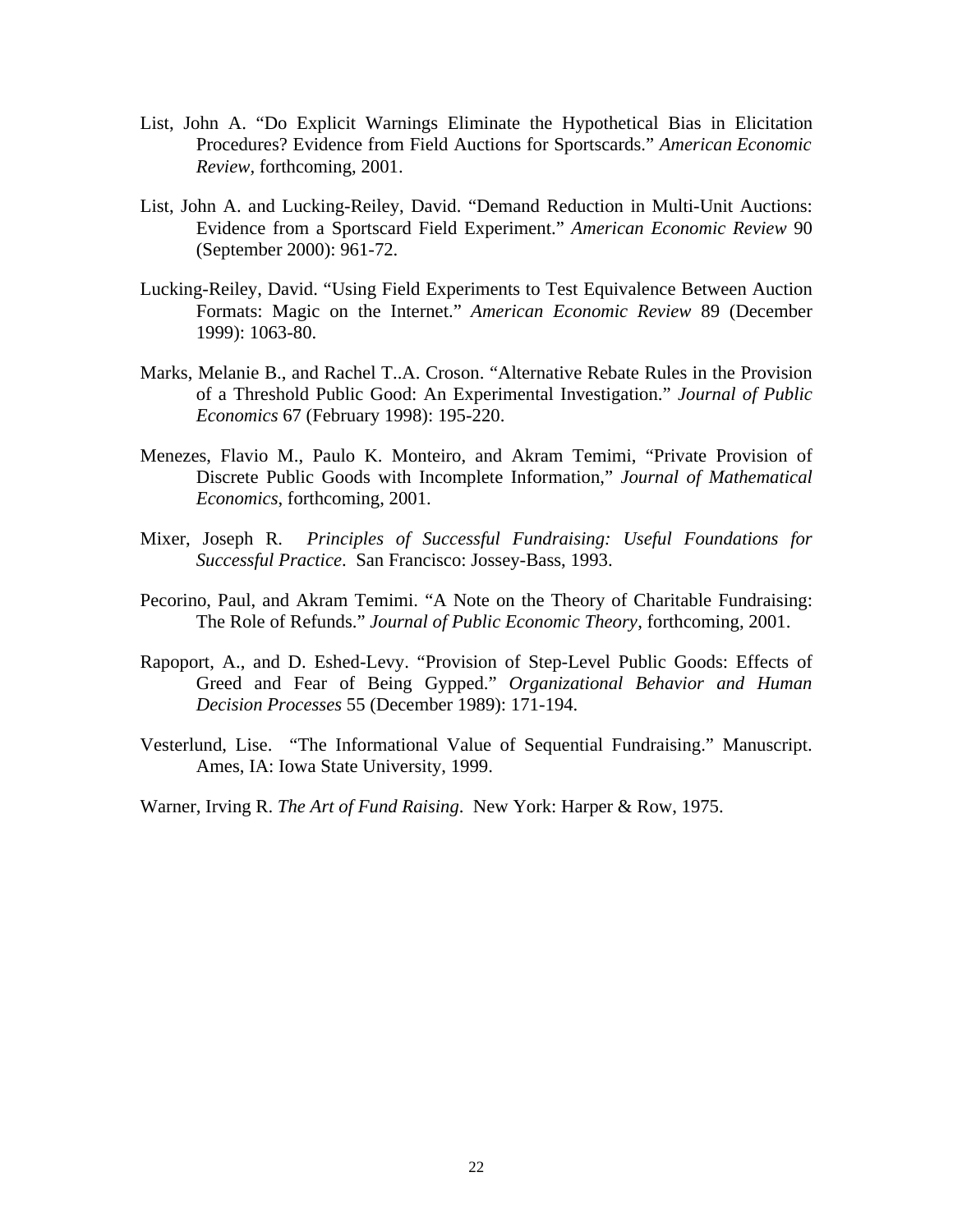#### **Appendix A. Solicitation Letter.**

#### Dear Ms. Doe,

As you are probably aware, Florida's recent rapid economic growth and development comes with potential environmental costs. Careful public policies are needed to protect local treasures such as the Everglades and the Florida panther while maintaining sustainable economic growth. To ensure that local decisions are made in the long-term interests of Florida citizens, we at the University of Central Florida are beginning a Center for Environmental Policy Analysis (CEPA). CEPA is a proposed research center to examine local, state, and global environmental issues such as air and water pollution, endangered species protection, and biodiversity enhancement. We believe that careful research will lead to solutions to important environmental problems.

CEPA will be housed in the Department of Economics in the College of Business. Although CEPA has some seed money available, we cannot begin operating until we have funded the equipment required for our researchers. Consequently, we are writing to ask for your help in creating CEPA at the University of Central Florida. We would like you to consider making a contribution towards the purchase of a \$3,000 computer to be used by researchers at CEPA. We have already obtained funds to cover [10%] [33%] [67%] of the cost for this computer, so we are soliciting donations to cover the remaining [\$2,700] [\$2,000] [\$1,000].

You are part of a group of 500 individuals to whom we are writing to fund this particular purchase. If we fail to raise the [\$2,700] [\$2,000] [\$1,000] from this group of 500 individuals, we will not be able to purchase the computer, [but we will use the received funds to cover other operating expenditures of CEPA] [so we will refund your donation to you]. If we do raise at least [\$2,700] [\$2,000] [\$1,000], we will purchase the computer and use any additional revenues above this threshold to fund CEPA's other needs. In either case, you will receive a note from us to let you know the status of your donation.

I hope you will join us in our commitment to sensible environmental policy by making a financial donation to CEPA by December 31, 1999. All donations are tax deductible. Please complete the enclosed contribution form and make checks payable to "CEPA." We have enclosed a postagepaid return envelope for your convenience. For further information about CEPA, please see the enclosed brochure. Please contact me if you have any questions about this fundraising campaign. Thank you for your time.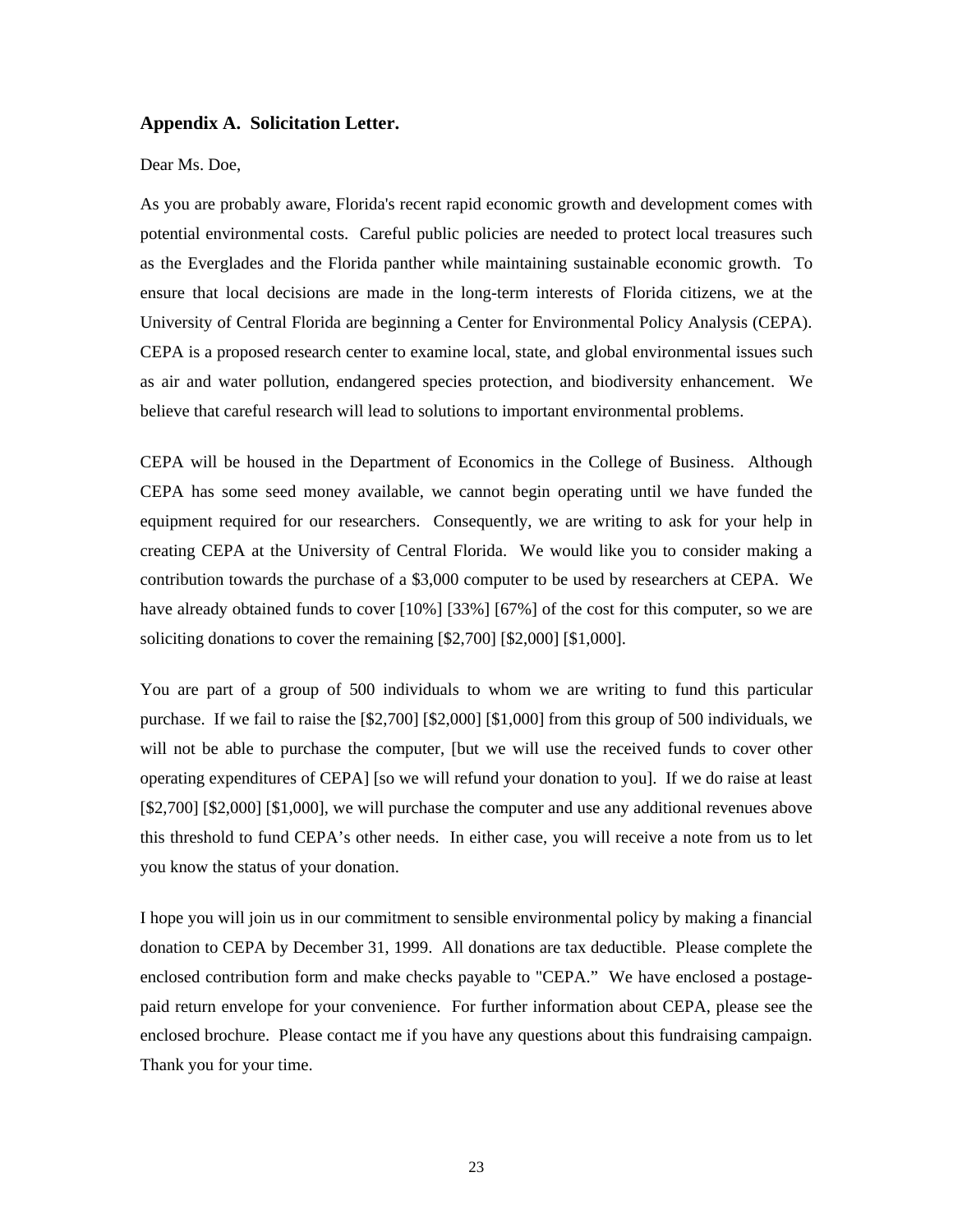|                          | 10      | 10 <sub>R</sub> | 33      | 33R     | 67      | 67R     |
|--------------------------|---------|-----------------|---------|---------|---------|---------|
| Number of solicitations  | 500     | 500             | 500     | 500     | 500     | 500     |
| mailed                   |         |                 |         |         |         |         |
| Seed money $(\% )$       | 10%     | 10%             | 33%     | 33%     | 67%     | 67%     |
| Seed money $(\$)$        | \$300   | \$300           | \$1,000 | \$1,000 | \$2,000 | \$2,000 |
| Refund?                  | N       |                 | N       |         | N       |         |
| Number of contributions  | 17      | 20              | 33      | 31      | 42      | 40      |
| Participation rate       | 3.4%    | 4.0%            | 6.6%    | 6.2%    | 8.4%    | 8.0%    |
| Total contributions      | \$202   | \$379           | \$805   | \$863   | \$1,485 | \$1,775 |
| Mean amount given        | \$11.88 | \$18.95         | \$24.39 | \$27.84 | \$35.36 | \$44.38 |
| Std error of mean amount | \$2.27  | \$3.13          | \$2.50  | \$4.59  | \$2.26  | \$6.19  |

**Table 1. Results of the field experiment.**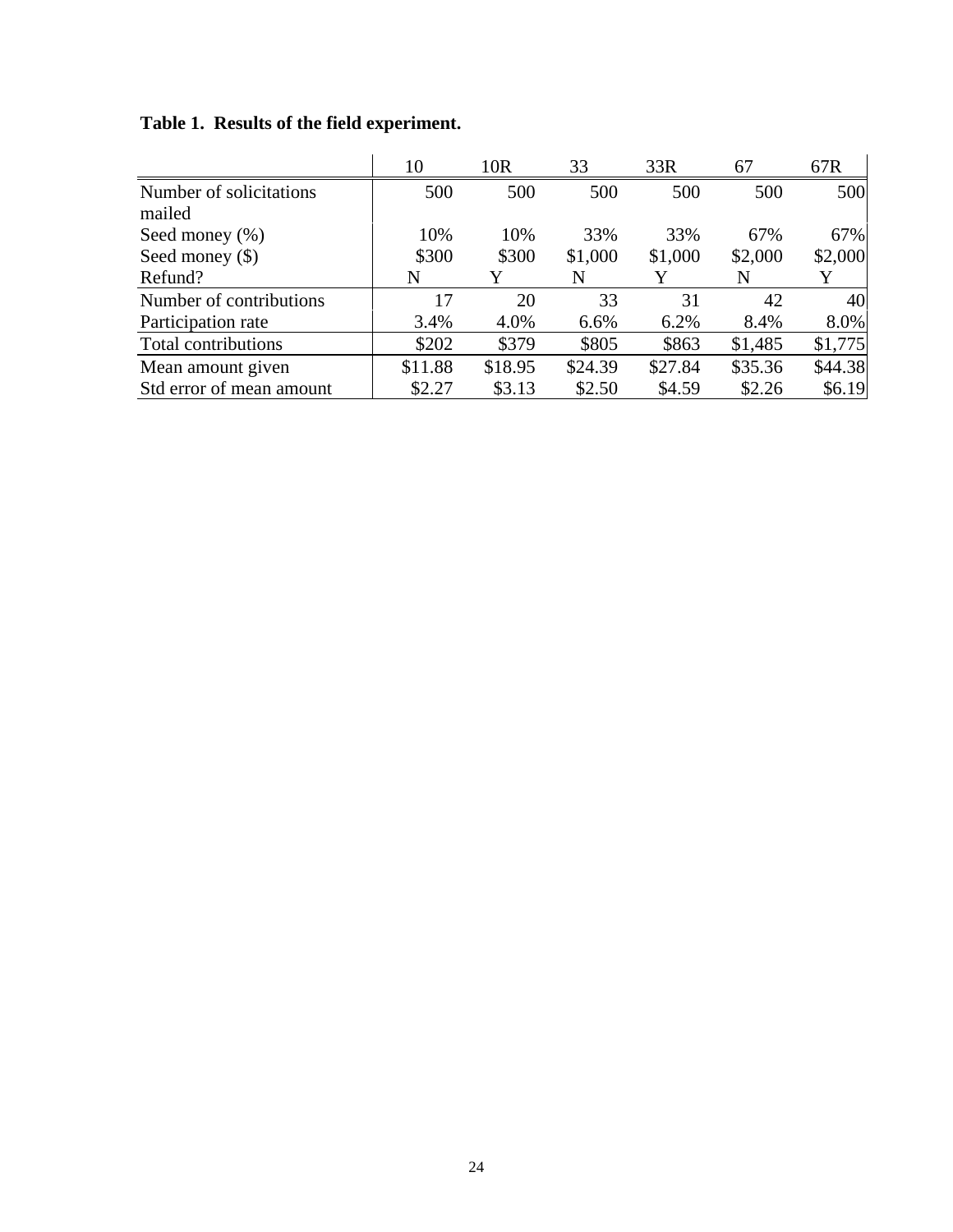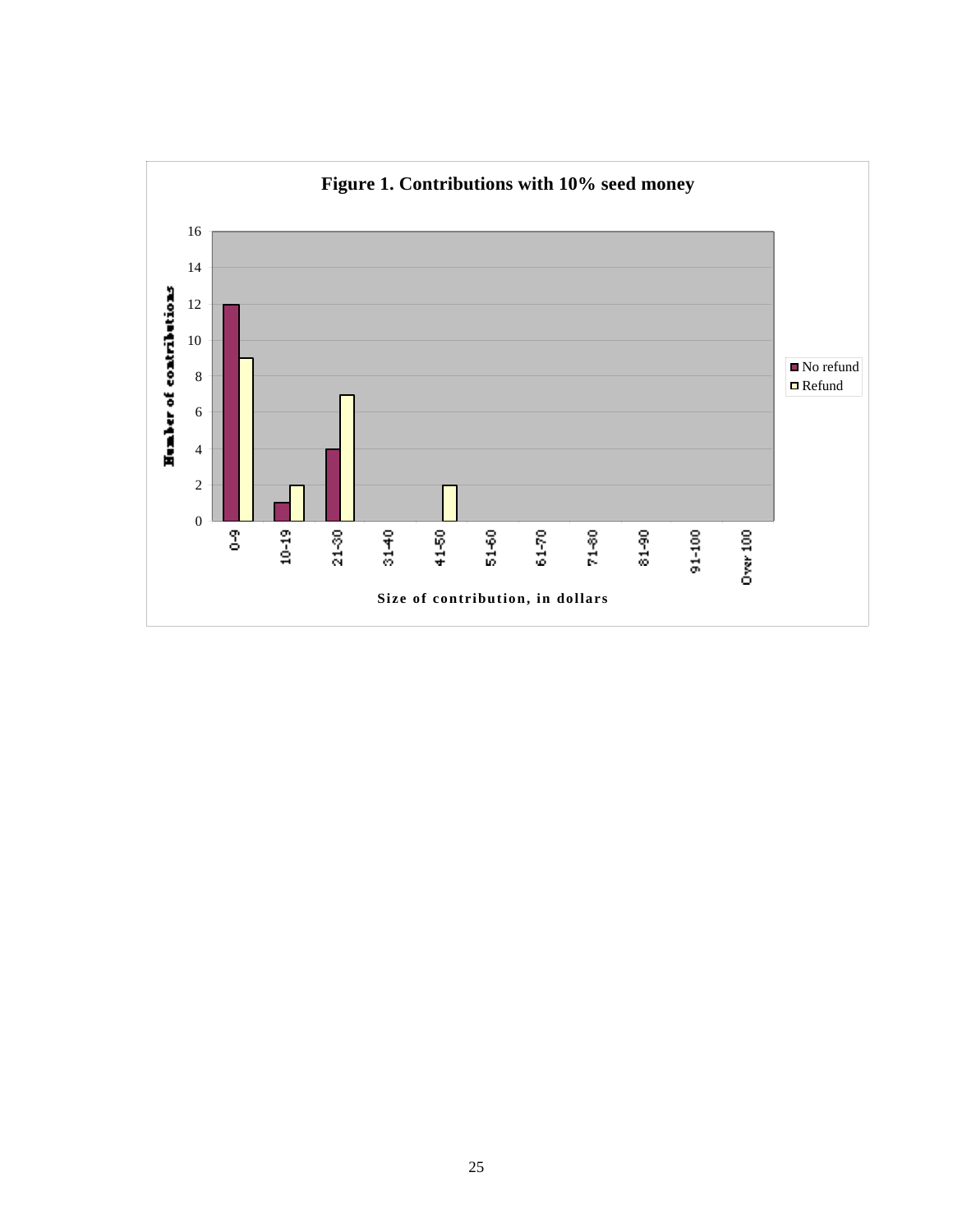